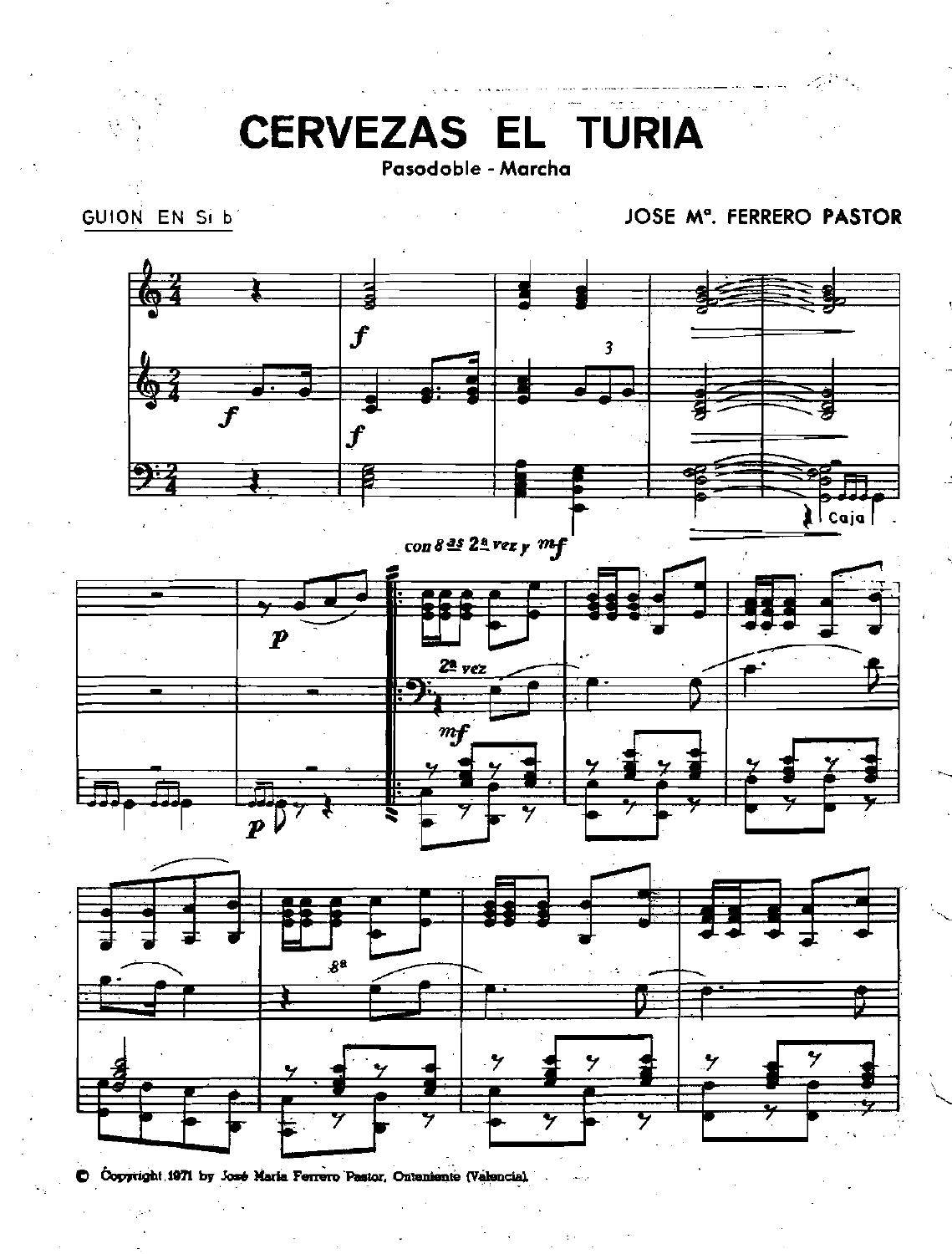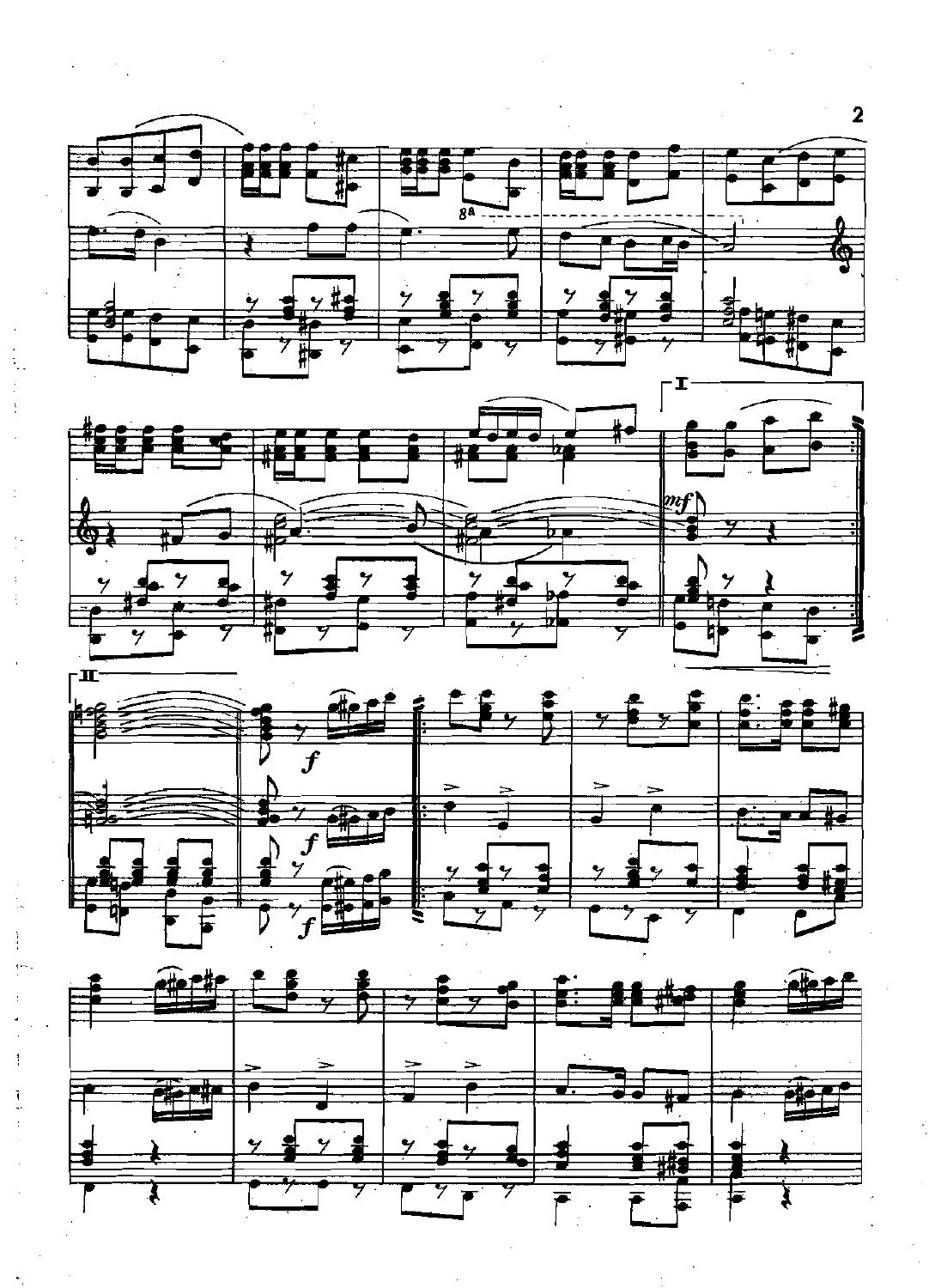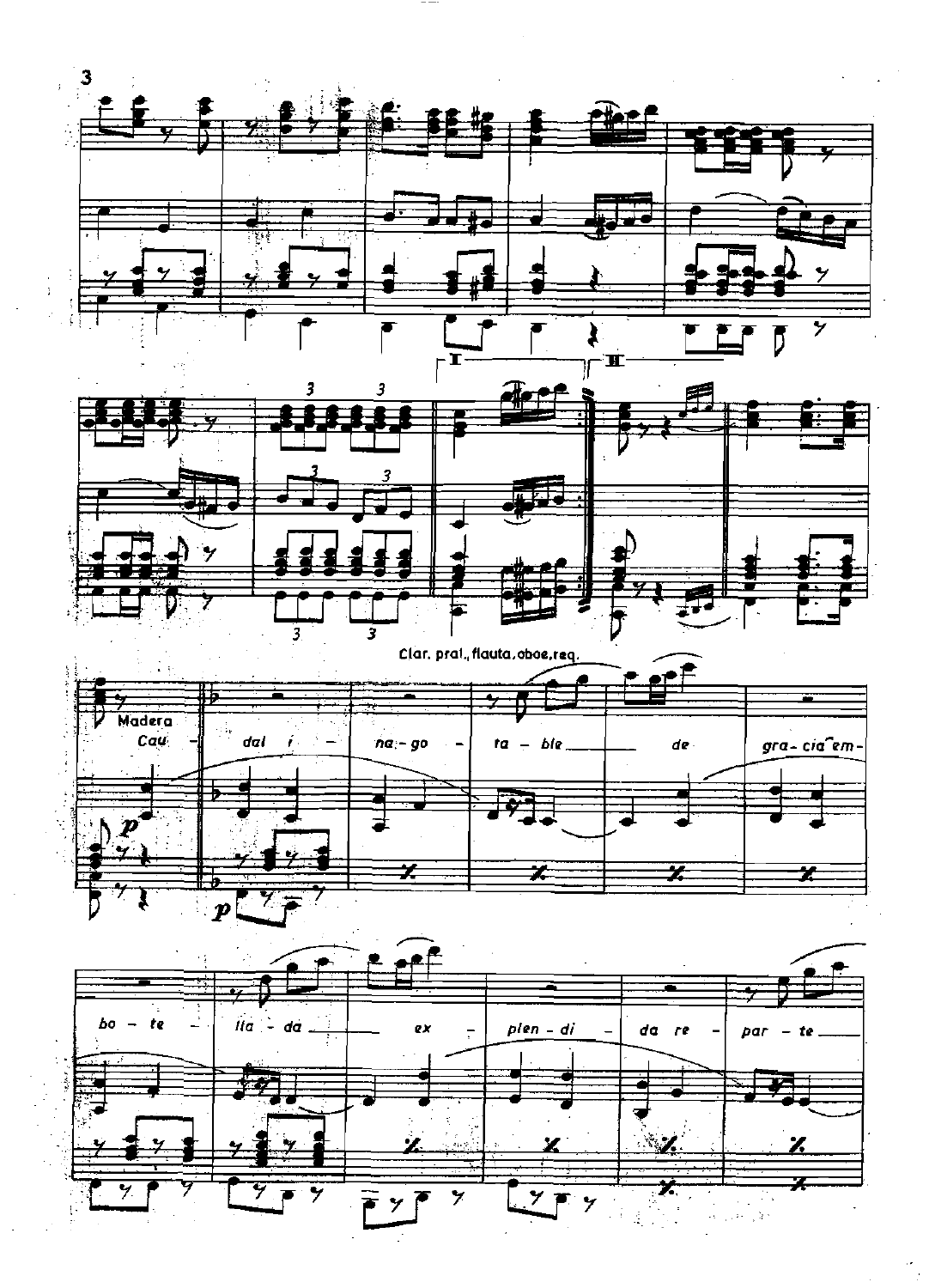





tr



Ĺ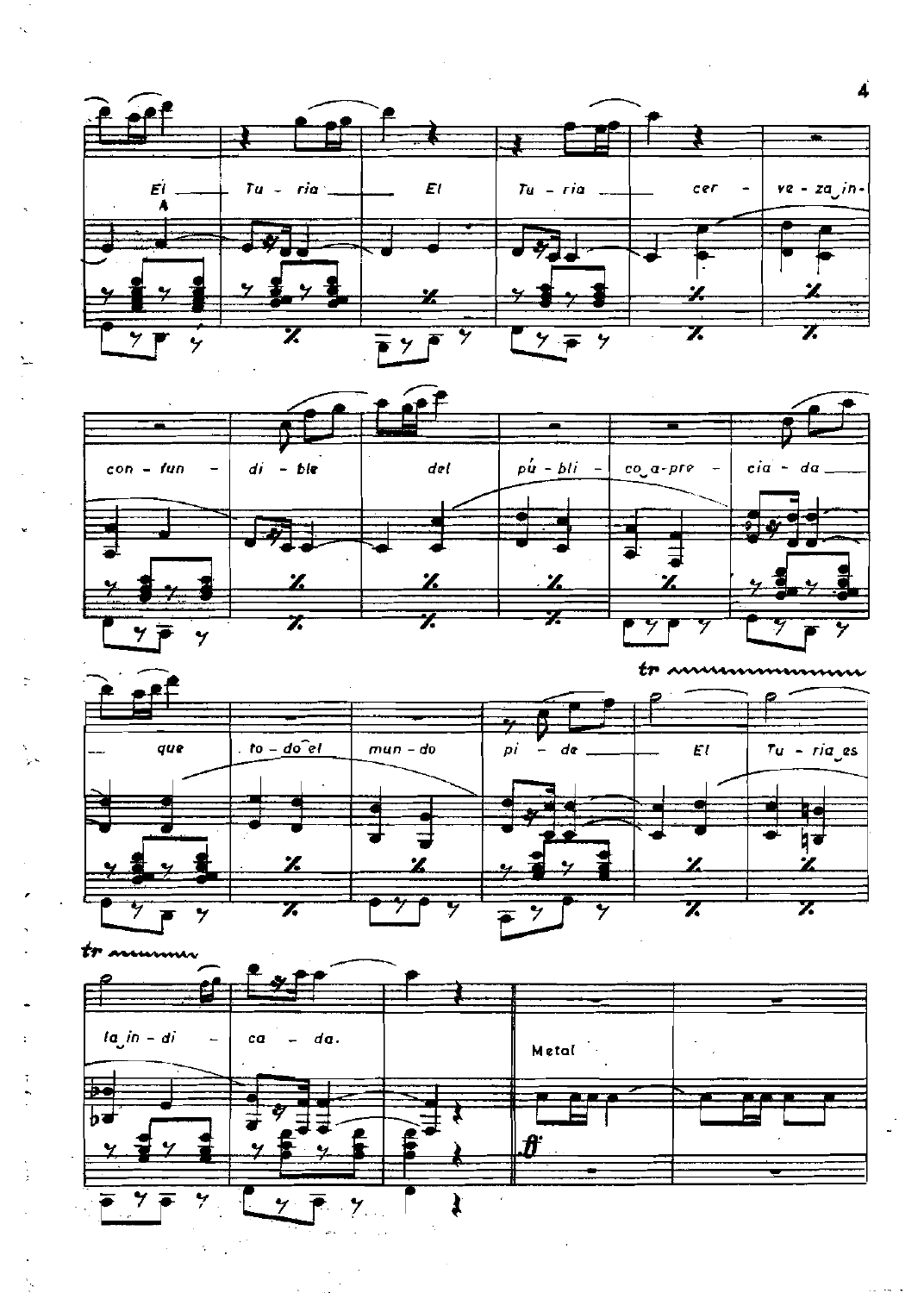





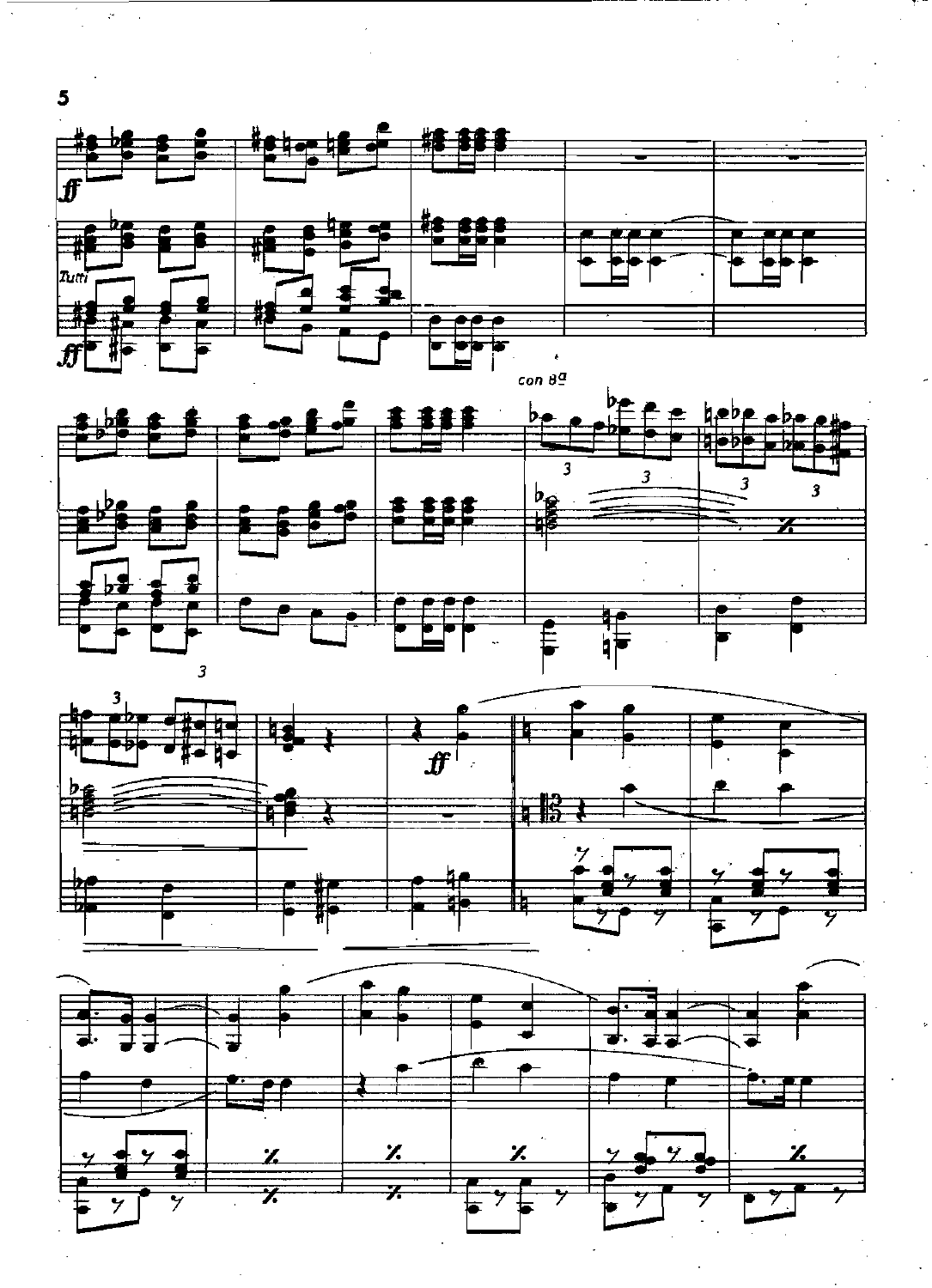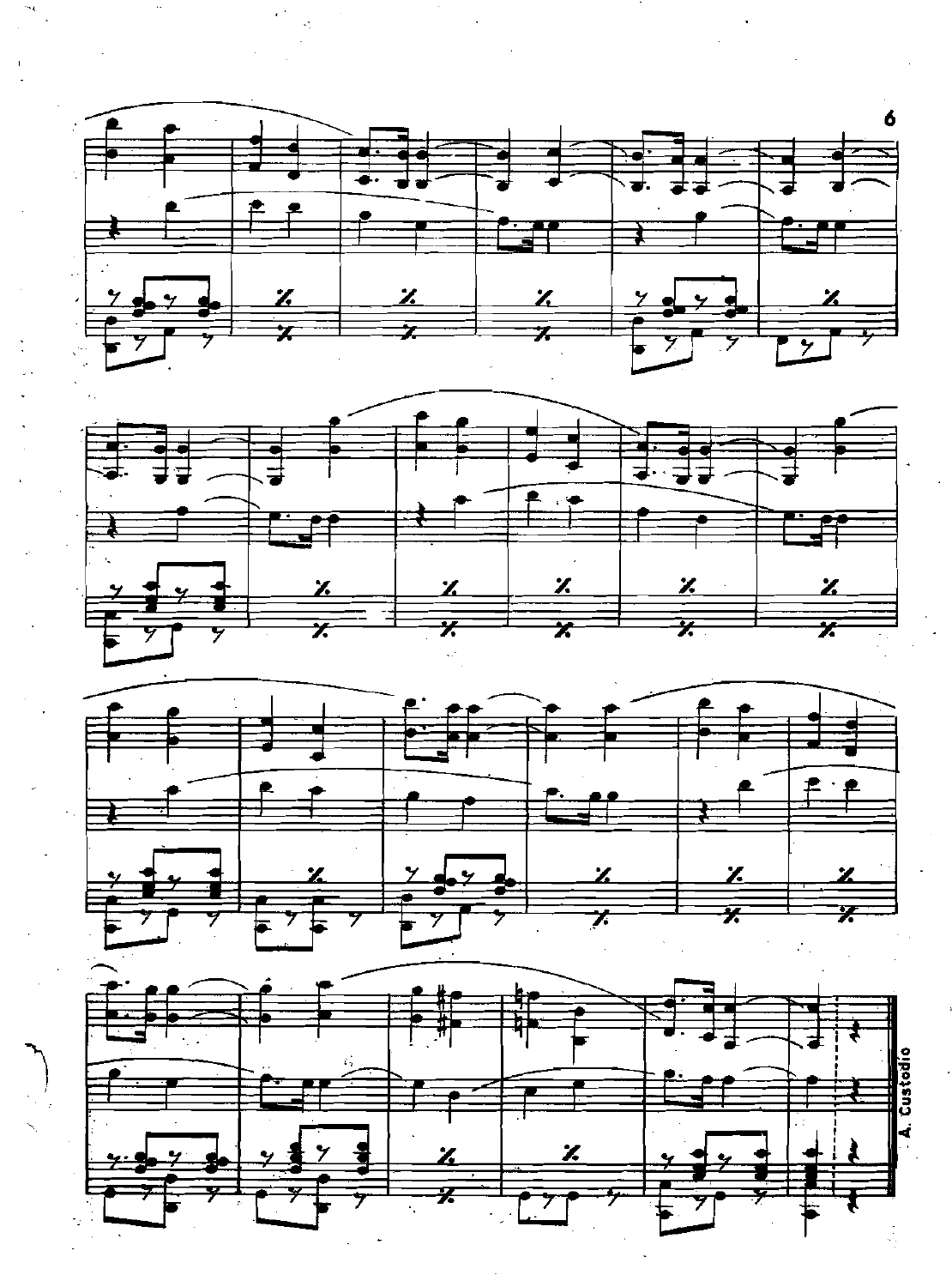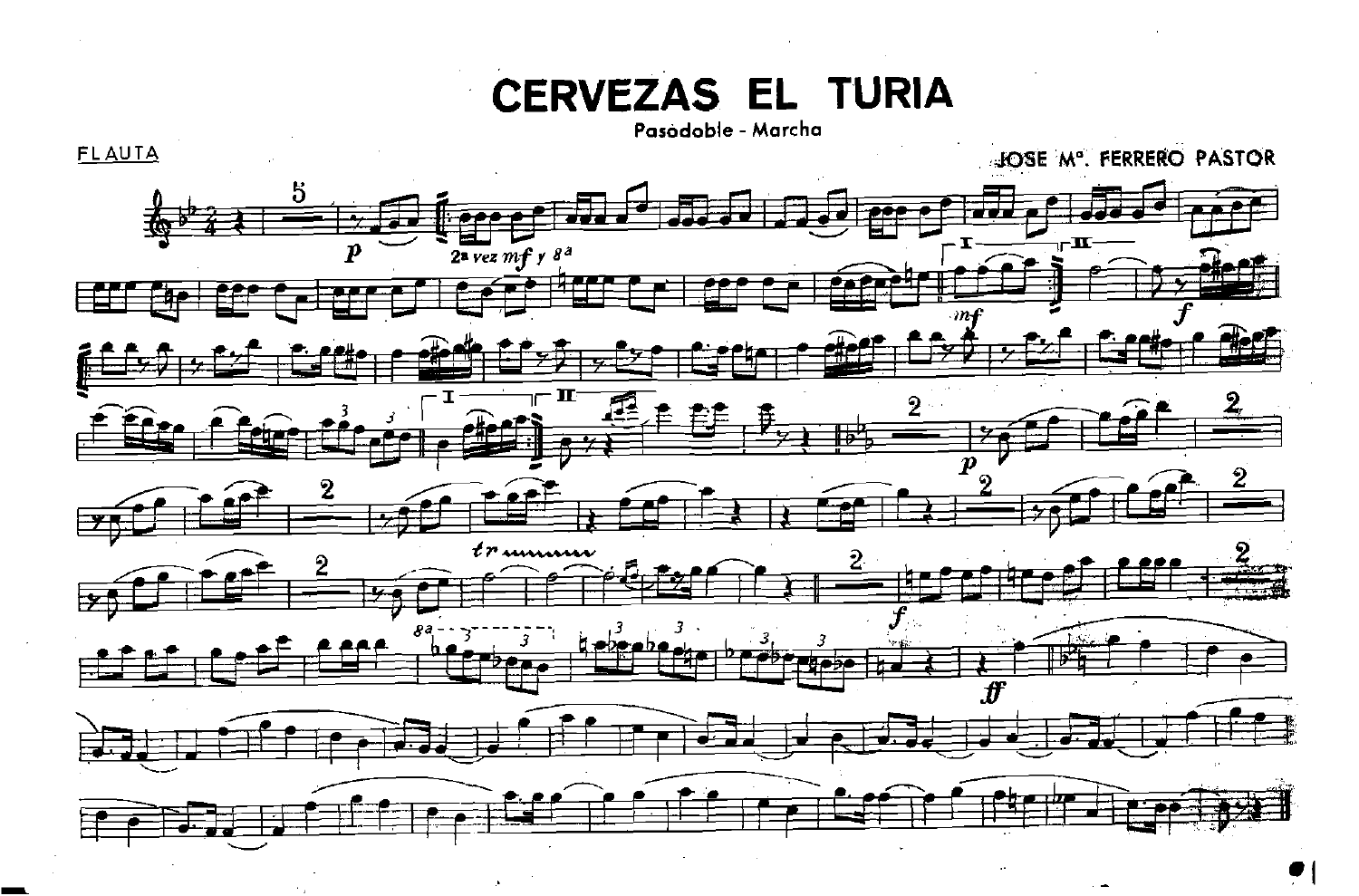**CERVEZAS EL TURIA** 

 $OBOE$ 

Pasodoble - Marcha

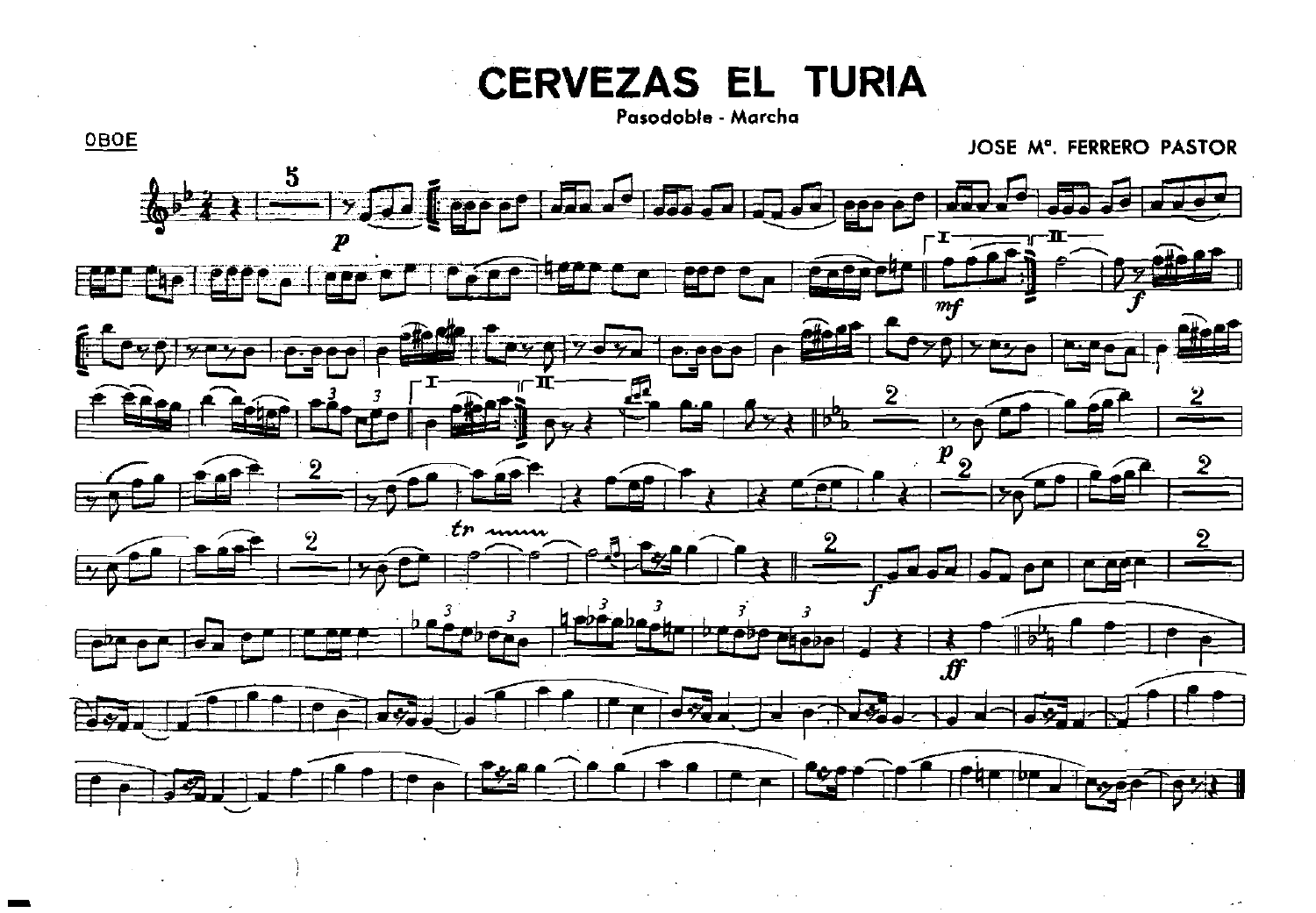Pasodoble - Marcha

**REQUINTO** 

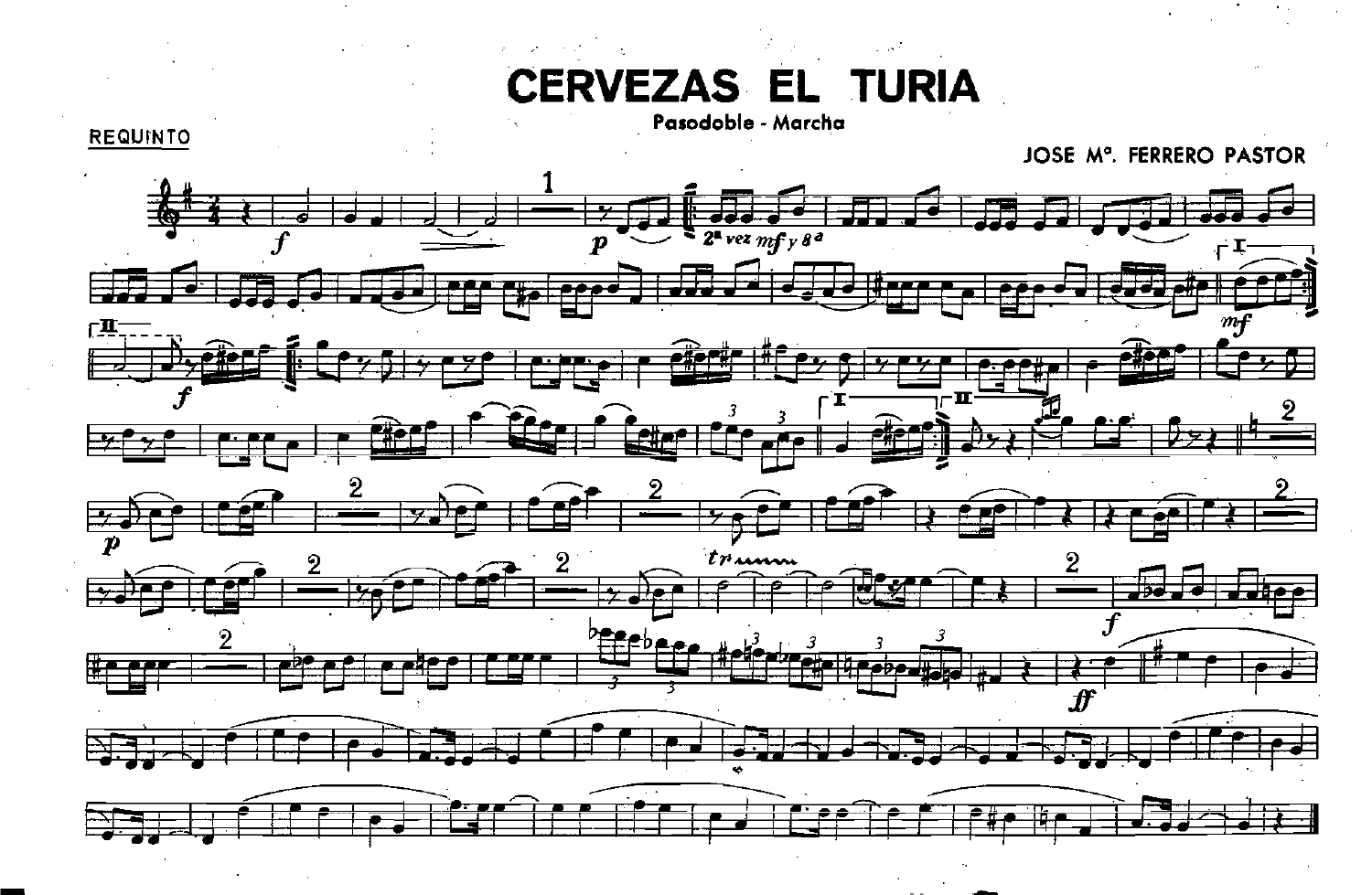Pasodoble - Marcha

CLARINETE PRAL

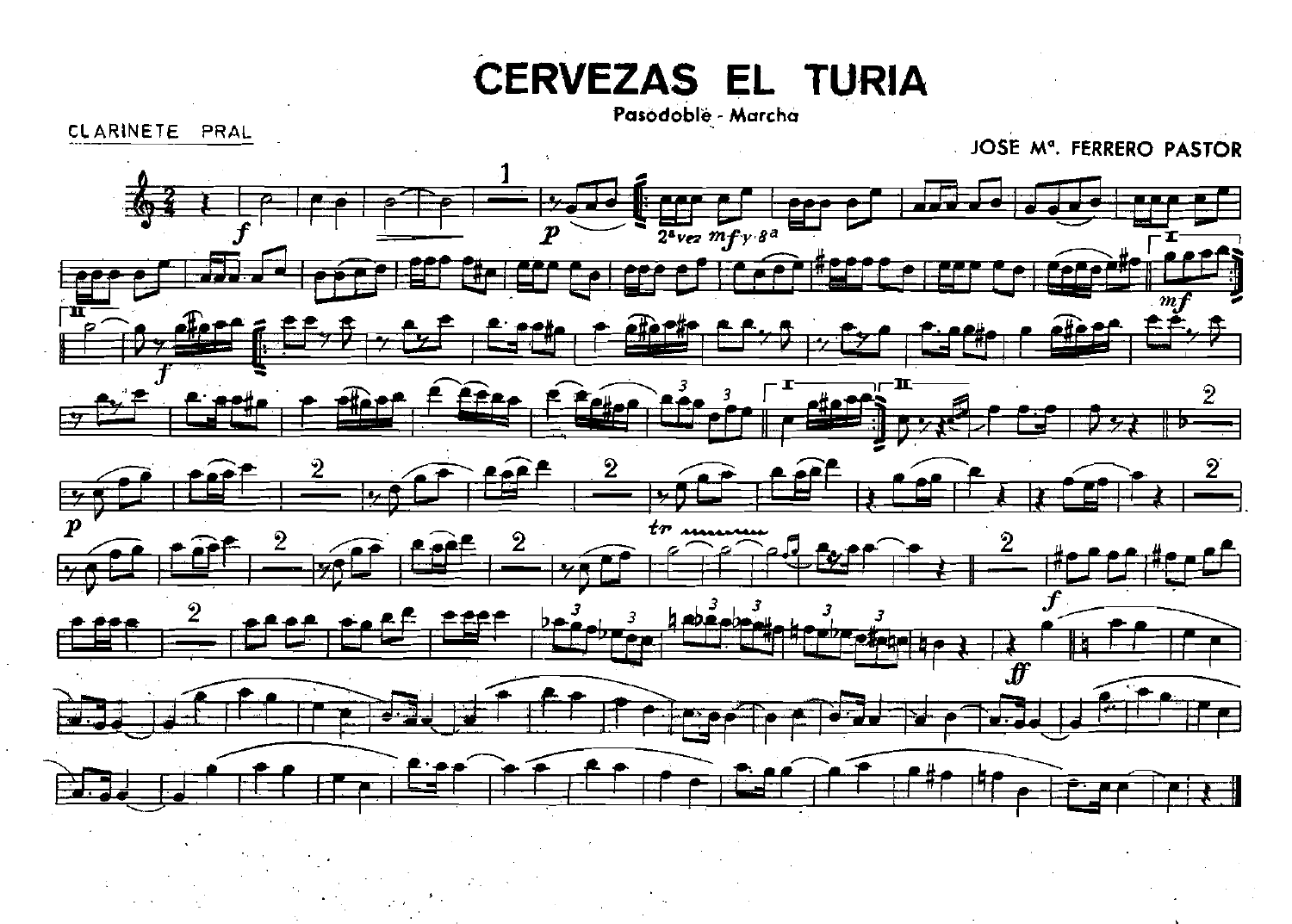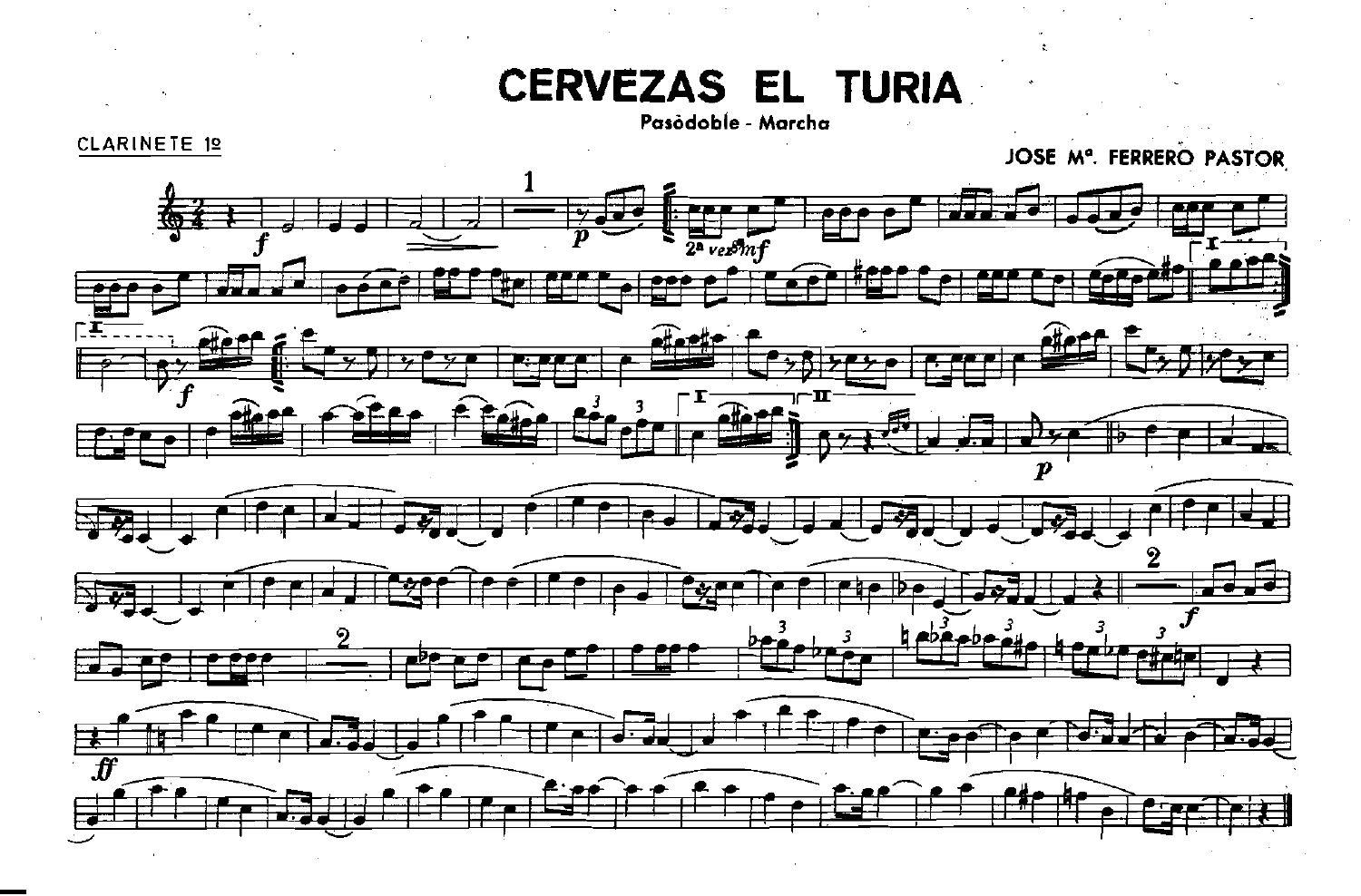CLARINETE<sup>29</sup>

Pasodoble - Marcha

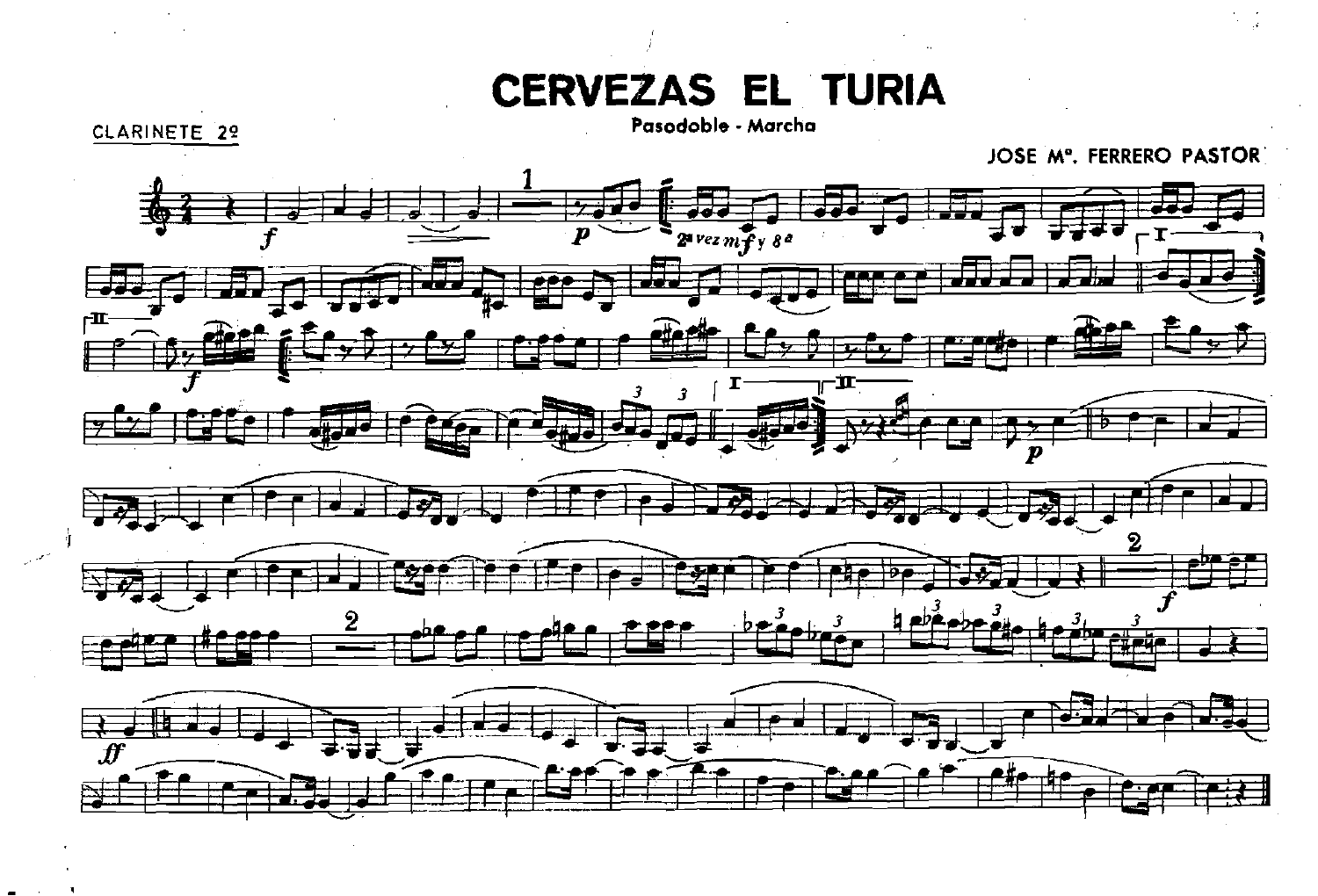Pasodoble - Marcha

CLARINETE 3º

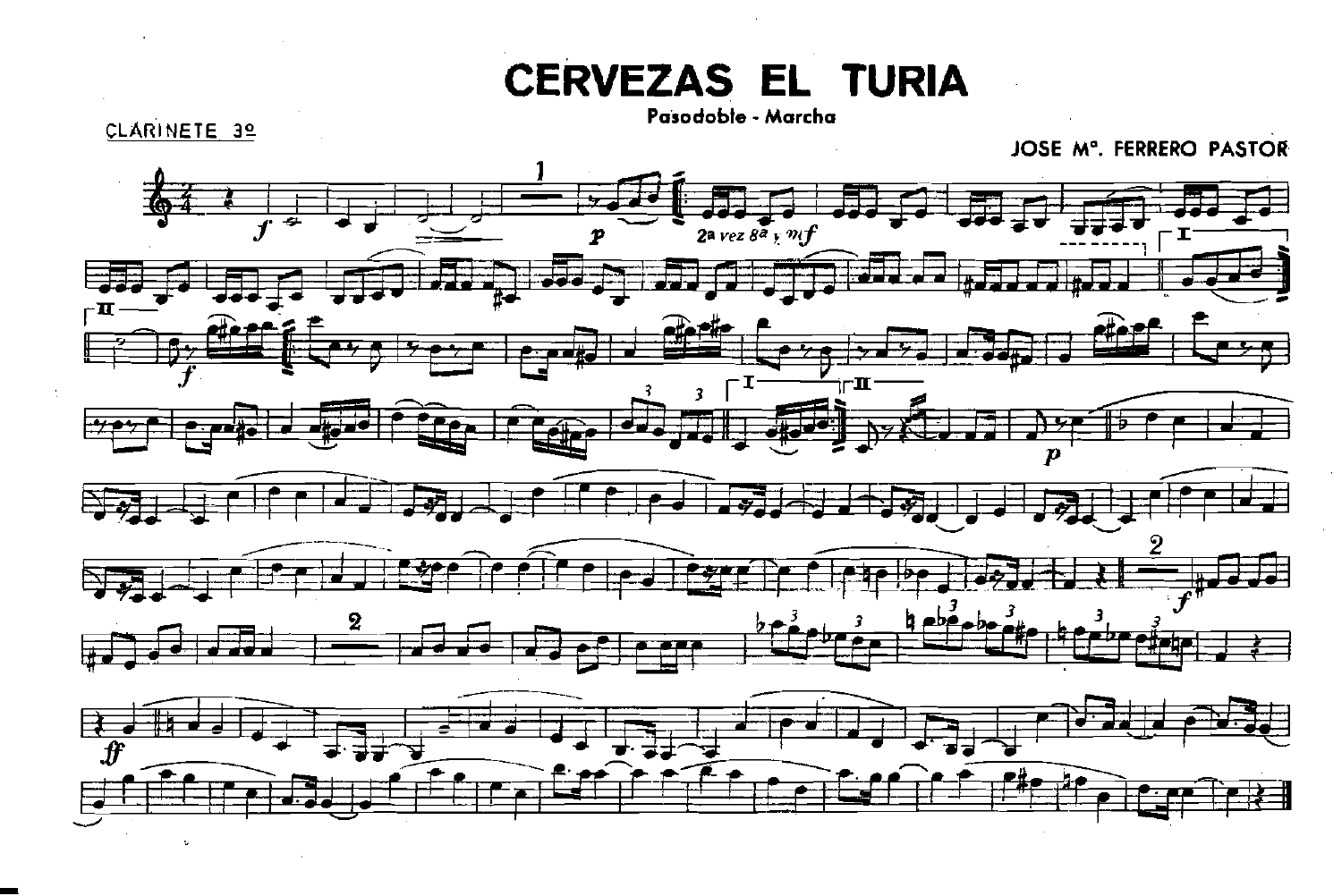**CERVEZAS EL TURIA** 

Pasodoble - Marcha

SAXO. ALTO 1º Mib

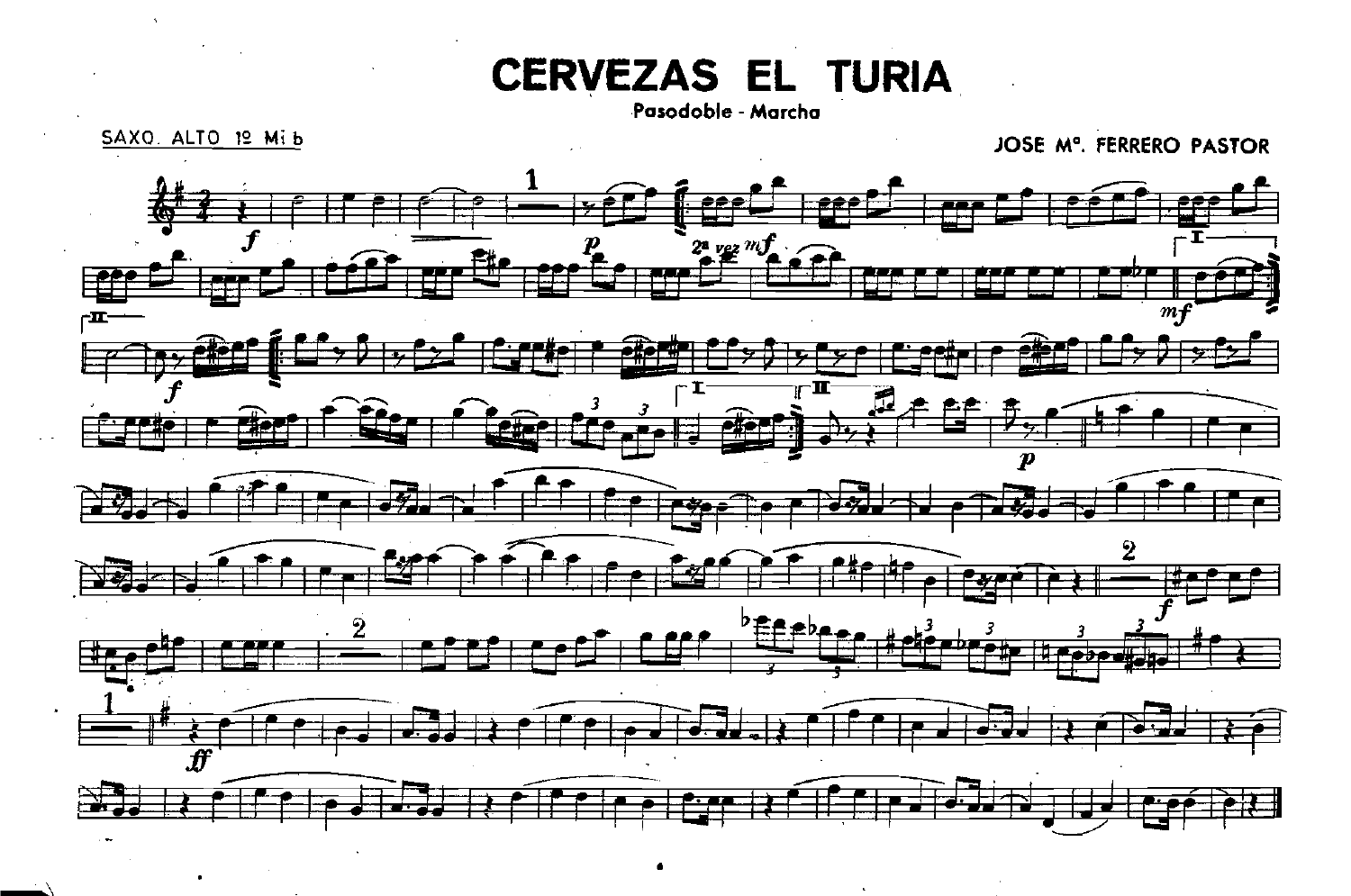Pasodoble - Marcha

SAXO ALTO 2º Mib

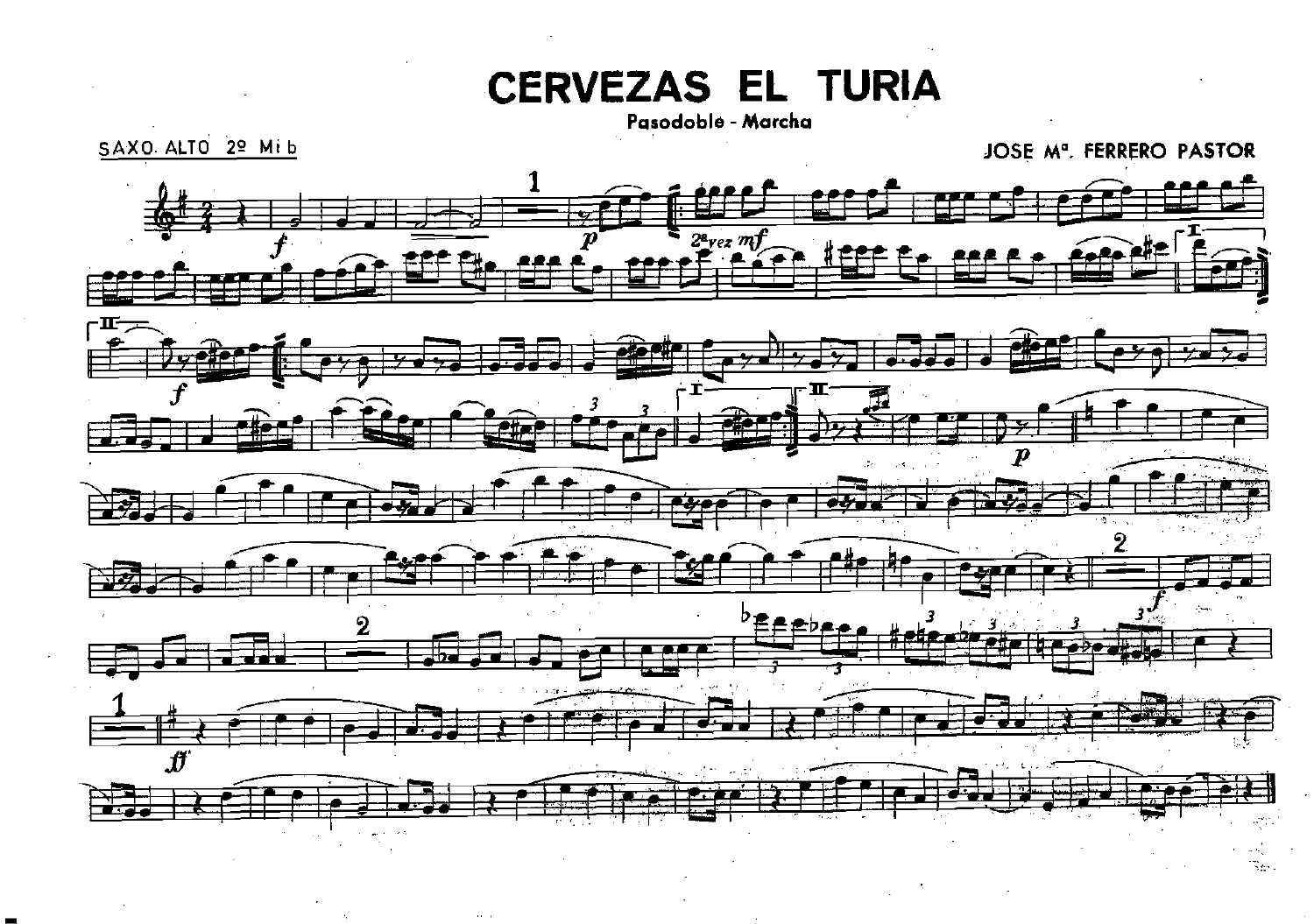Pasodoble - Marcha

SAXO. TENOR 1º Sib

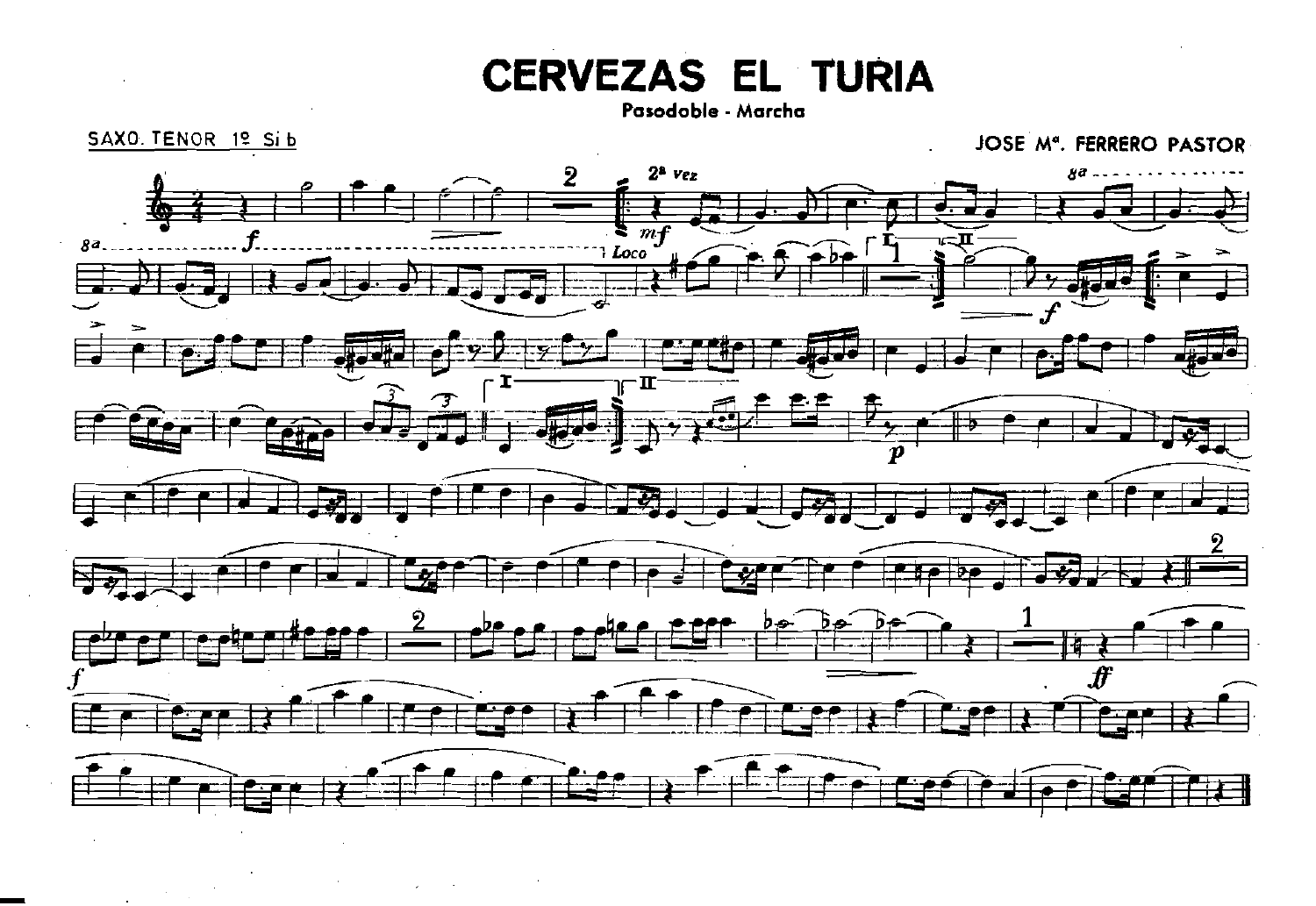Pasodoble - Marcha

SAXO TENOR 2º Sib

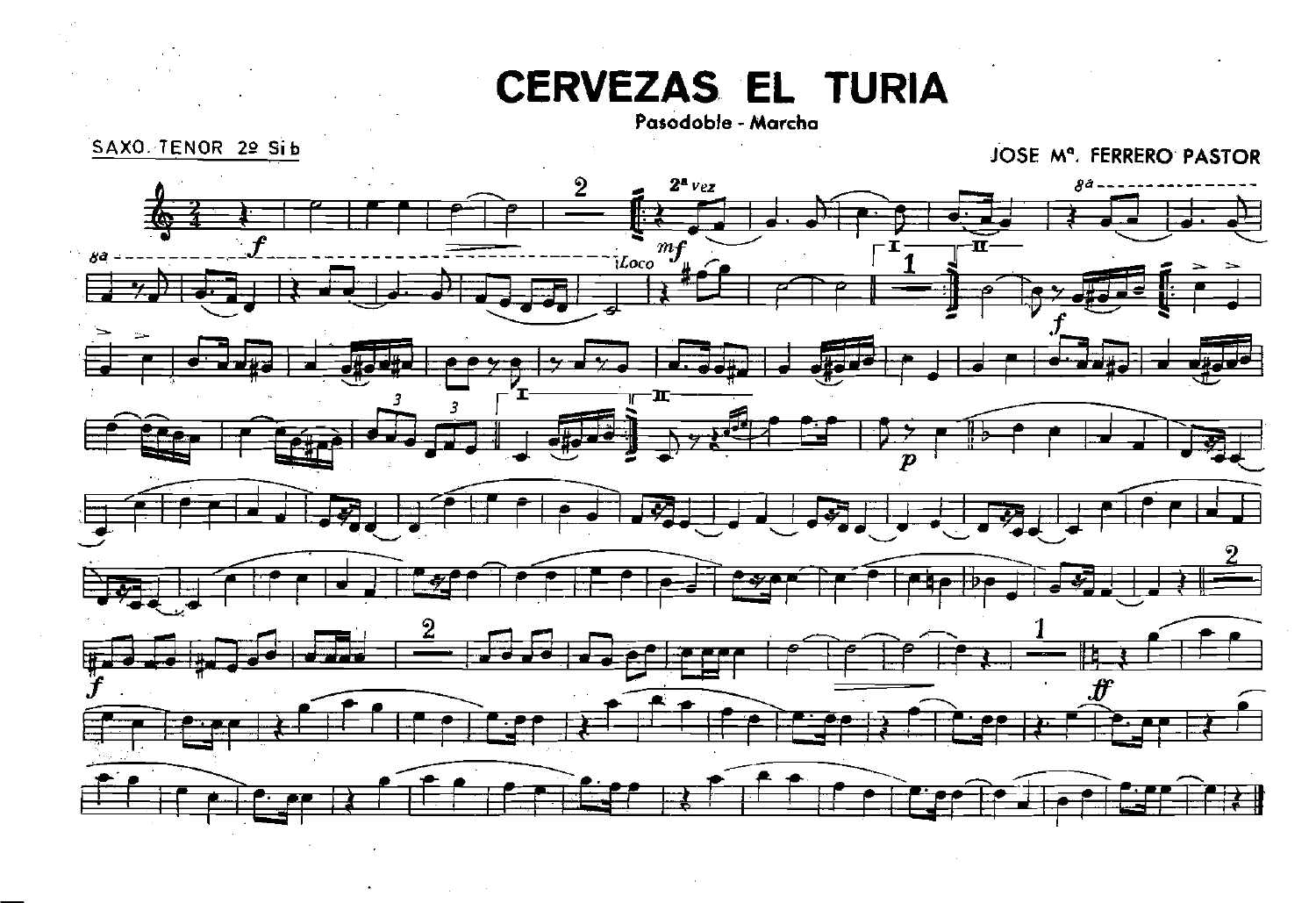Pasodoble - Marcha

SAXO BARITONO

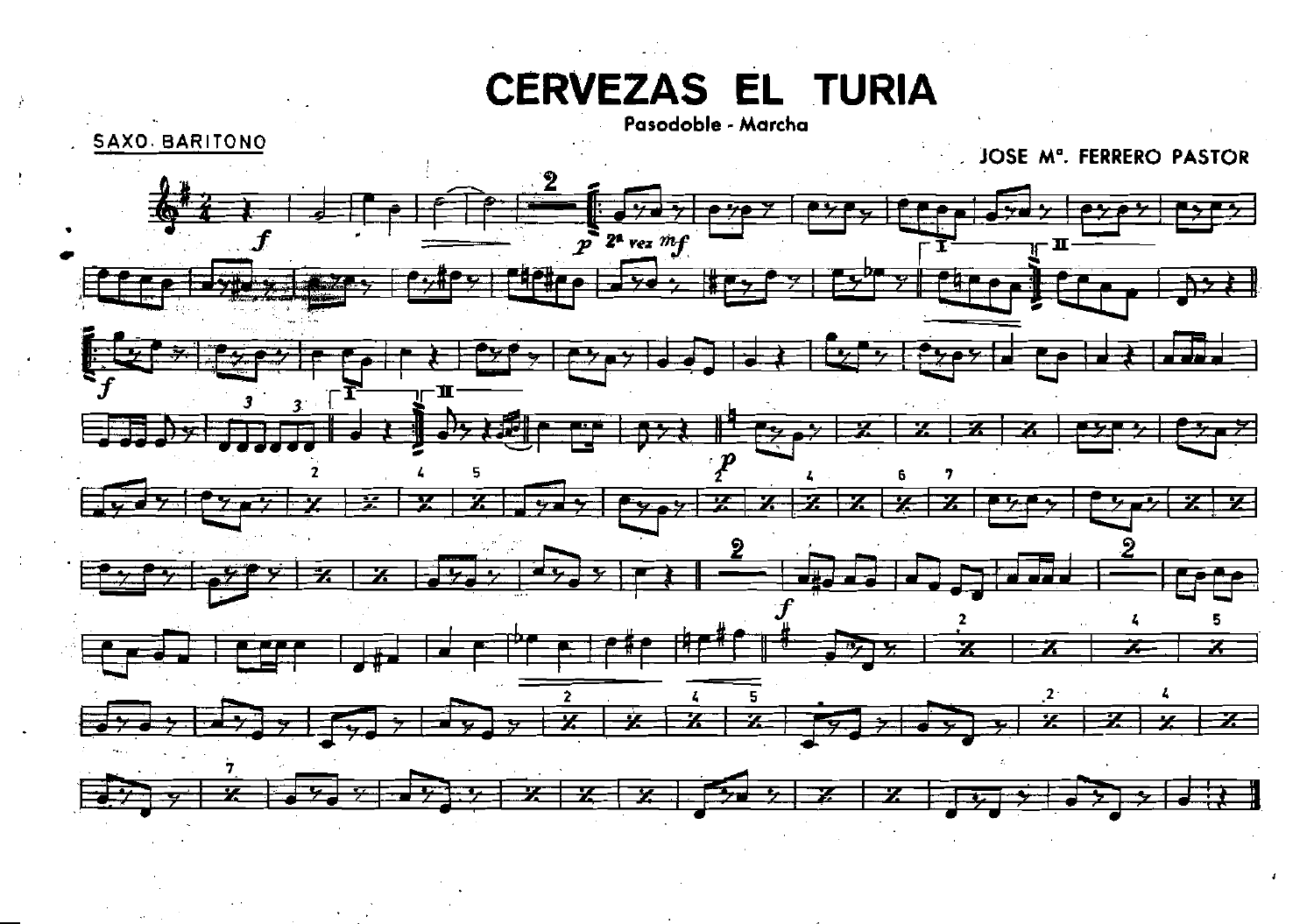Pasadoble - Marcha

FLISCORNO 12

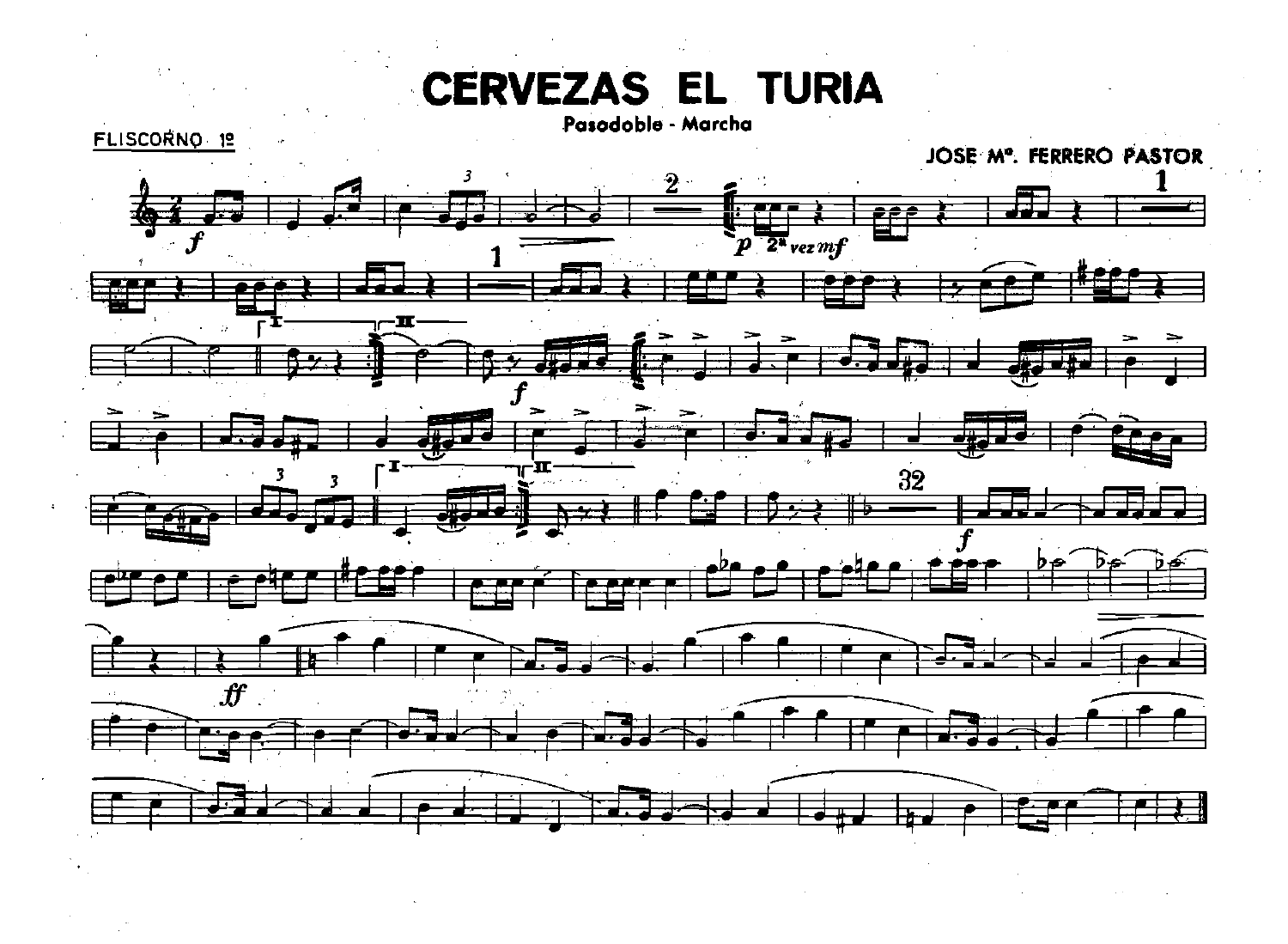Pasodoble - Marcha FLISCORNO 2º JOSE M". FERRERO PASTOR  $2<sup>a</sup>$  vex  $m<sub>f</sub>$ T∟∎ 32

| -- |  |   |
|----|--|---|
|    |  |   |
|    |  | _ |
|    |  |   |
|    |  |   |
|    |  |   |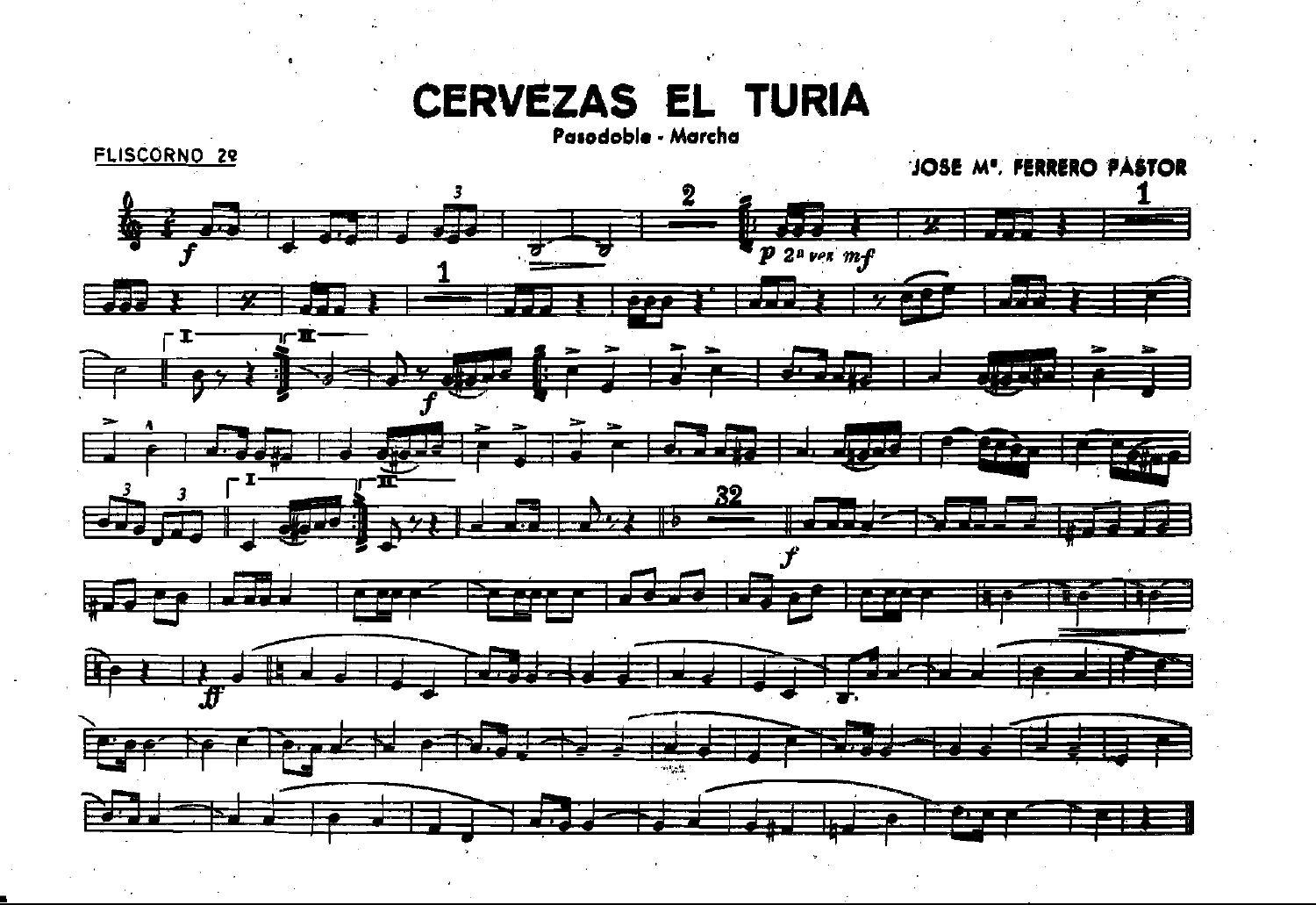Pasodoble - Marcha

TROMPETA 19

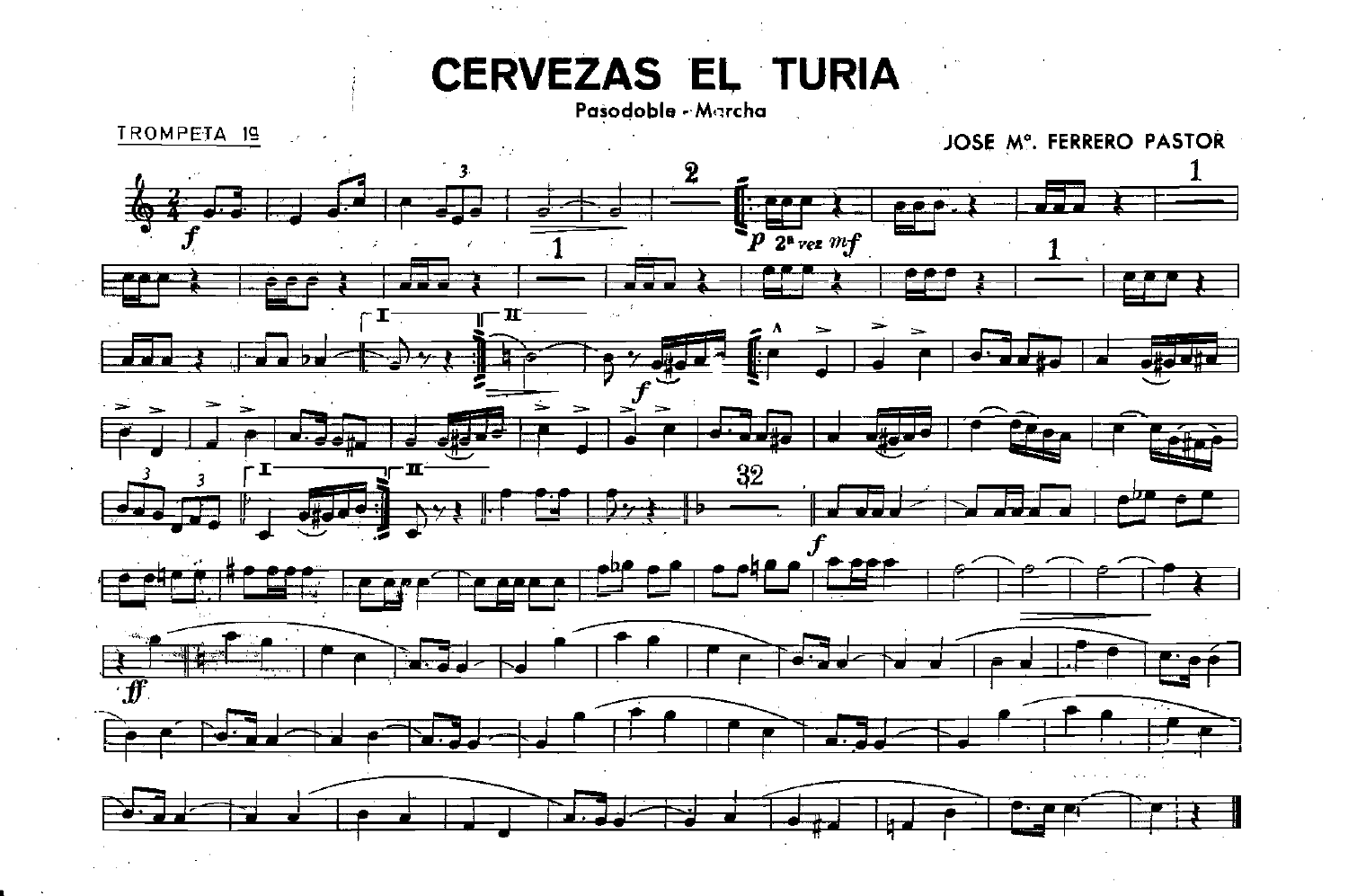Pasodoble - Marcha

TROMPETA 24

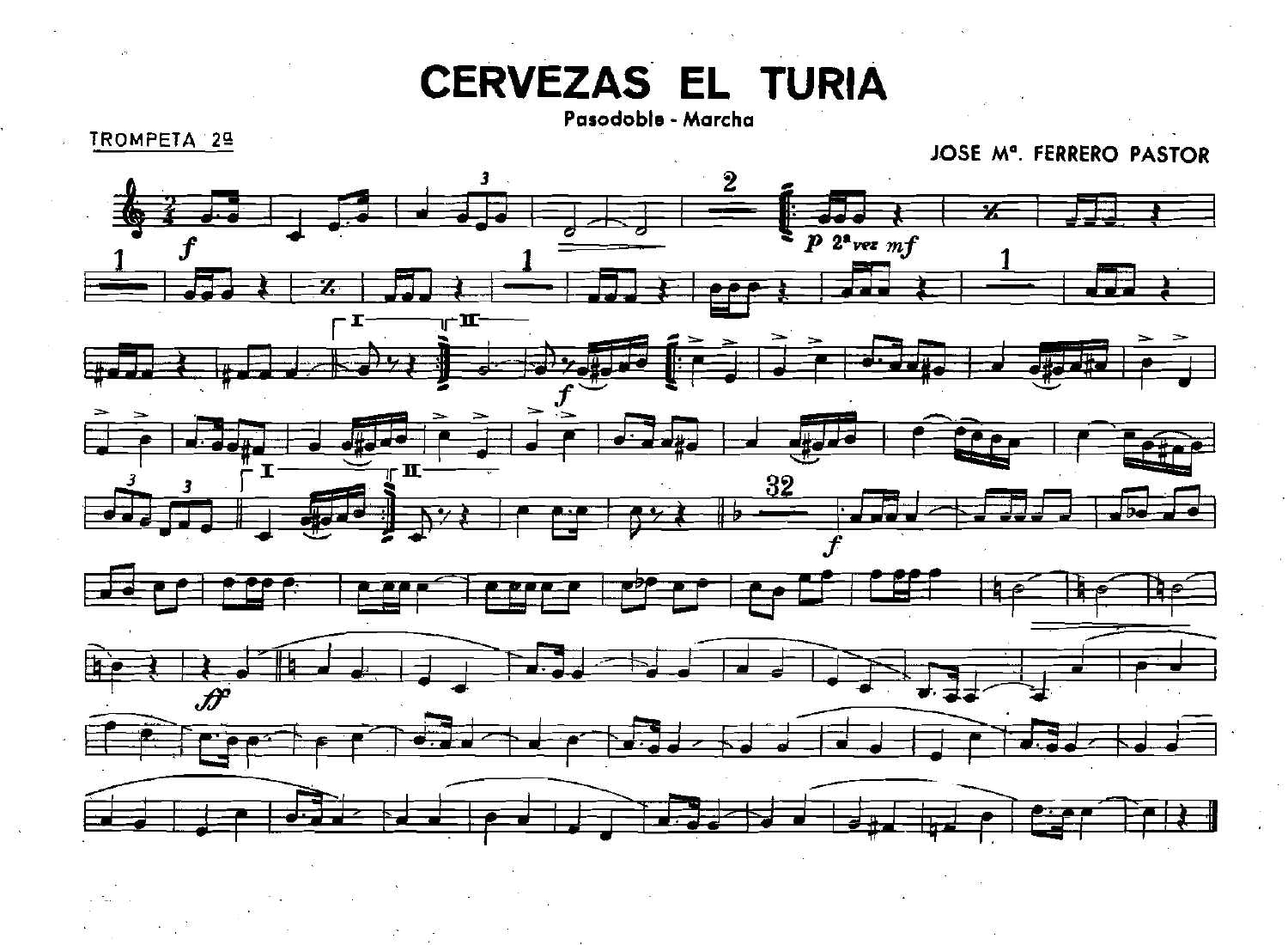Pasodoble - Marcha

TROMPETA 39

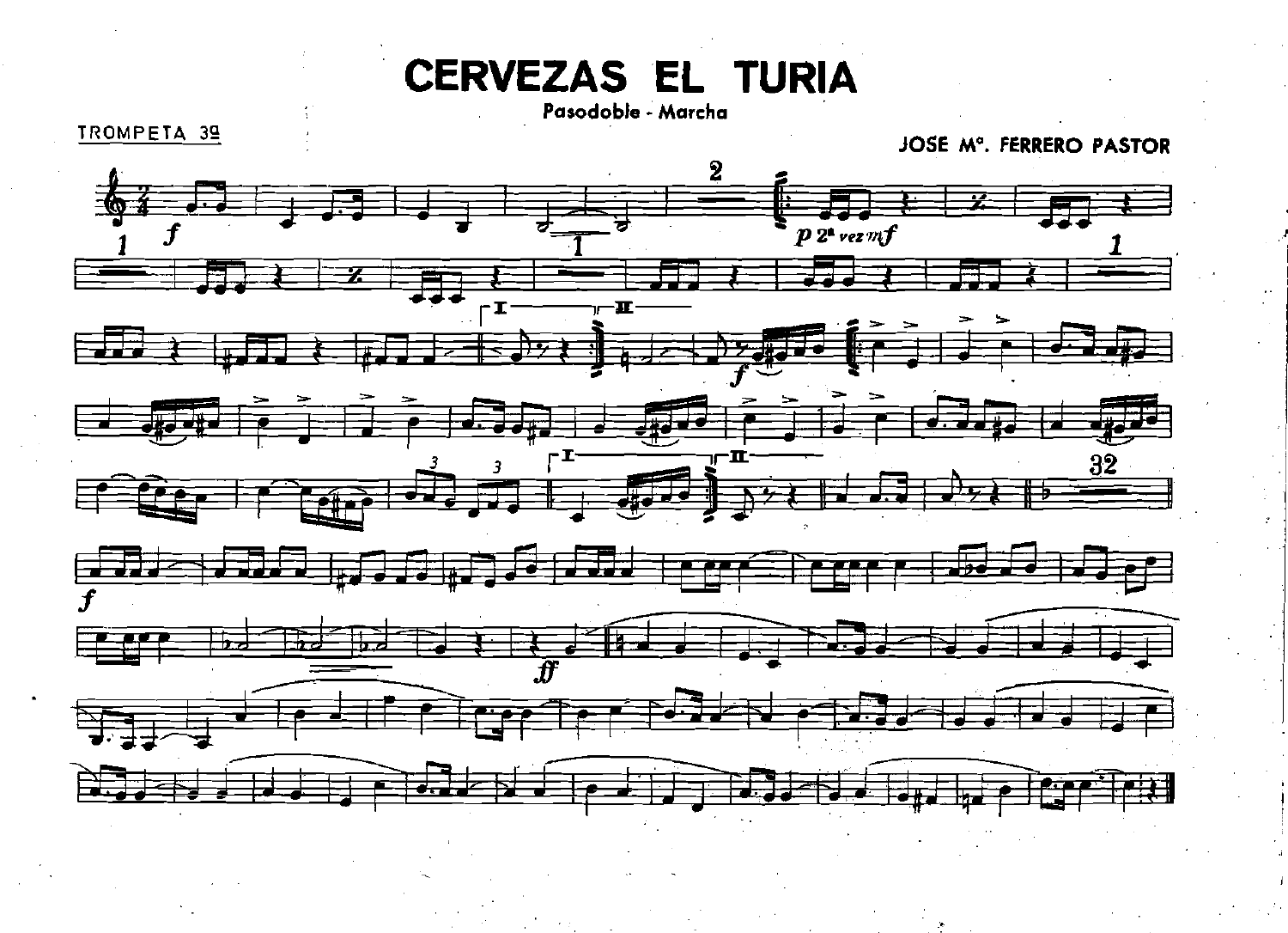TROMPA 19 Mib

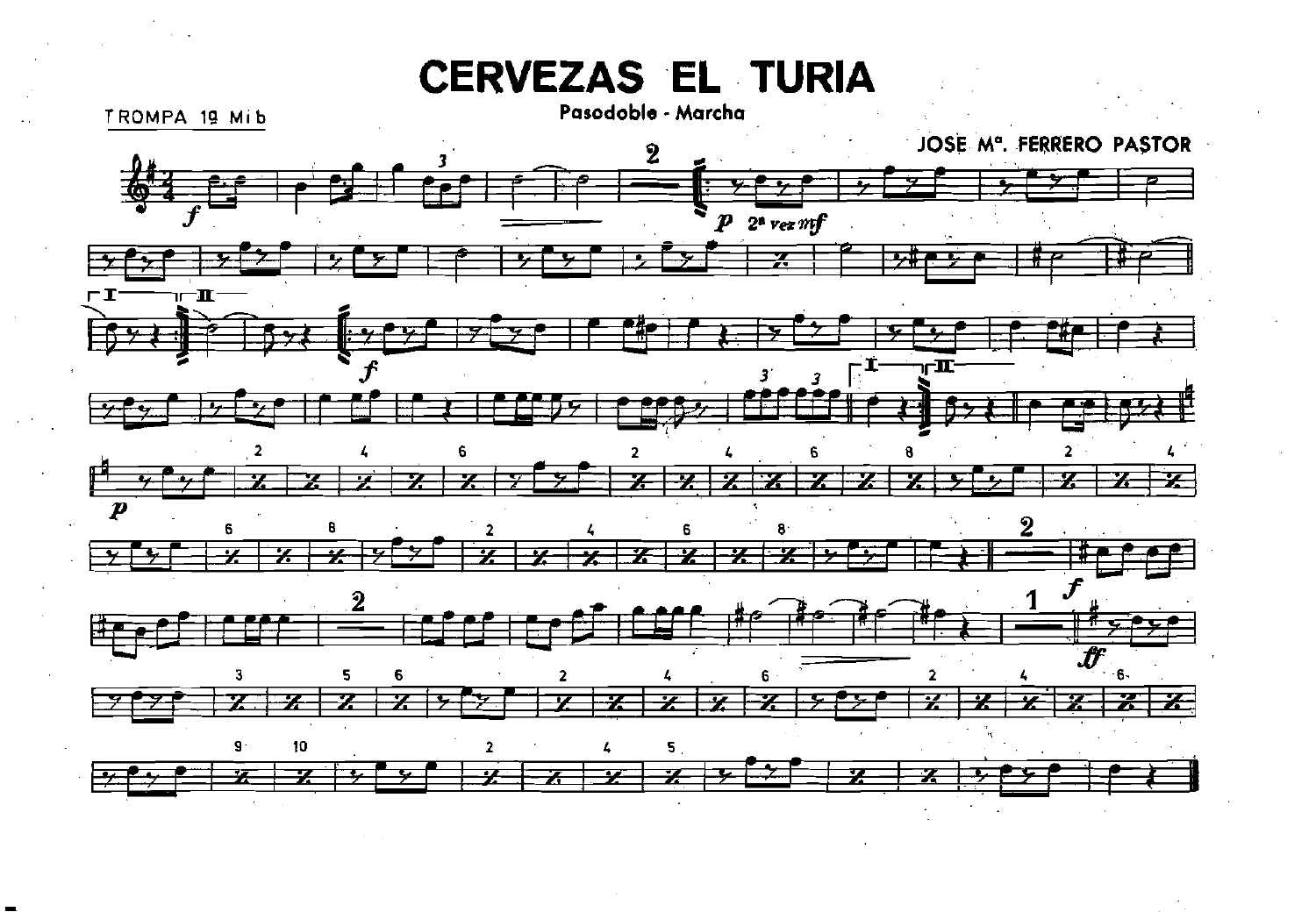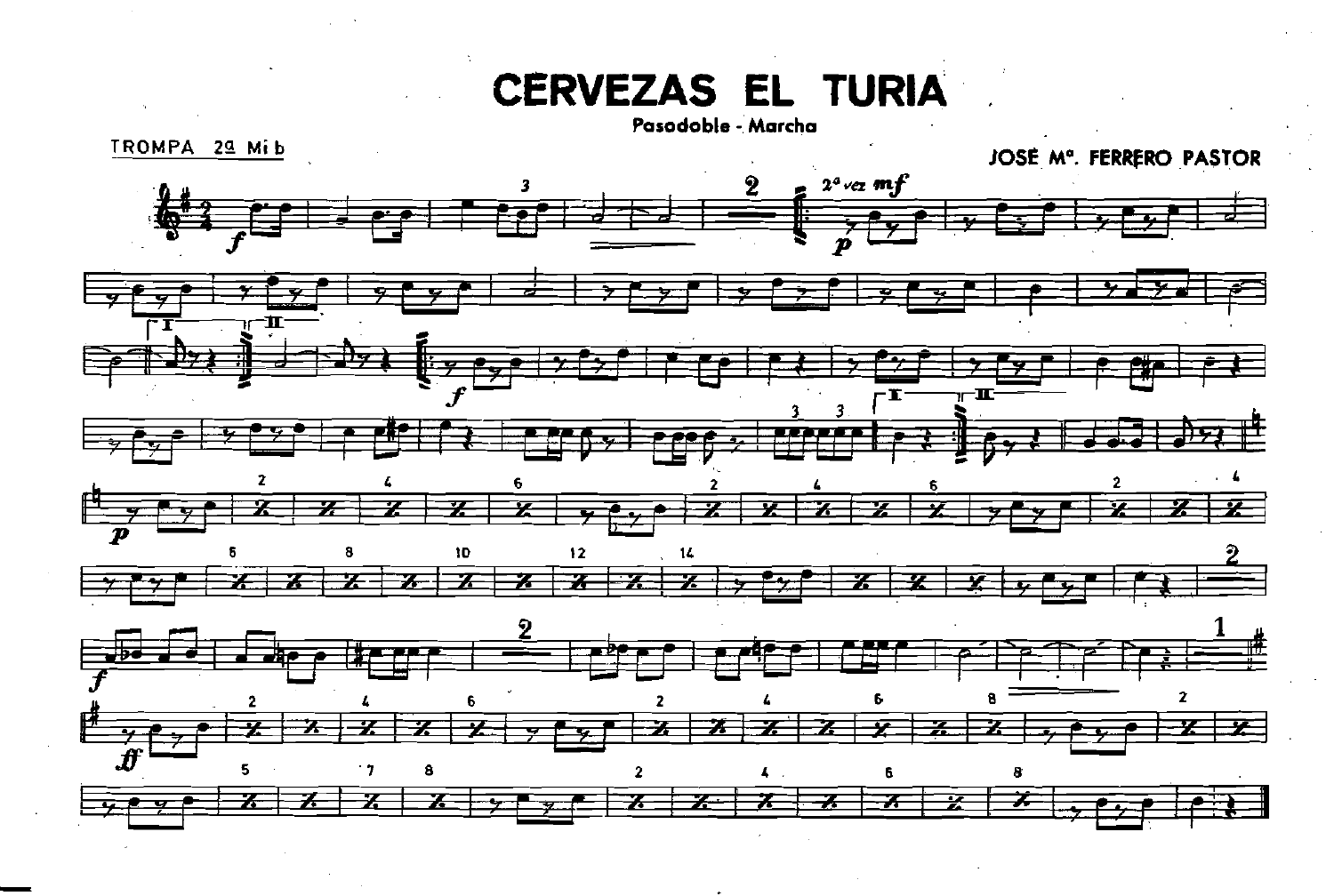- Pasodoble - Marcha

TROMBON 19 JOSE Mº. FERRERO PASTOR  $2<sup>2</sup>$  vez  $m f$  $\overline{2}$  $\overline{\bm{p}}$ -n.  $\overline{\boldsymbol{p}}$ 10  $12$  $14$ 6  $\overline{\mathbf{c}}$ 2 8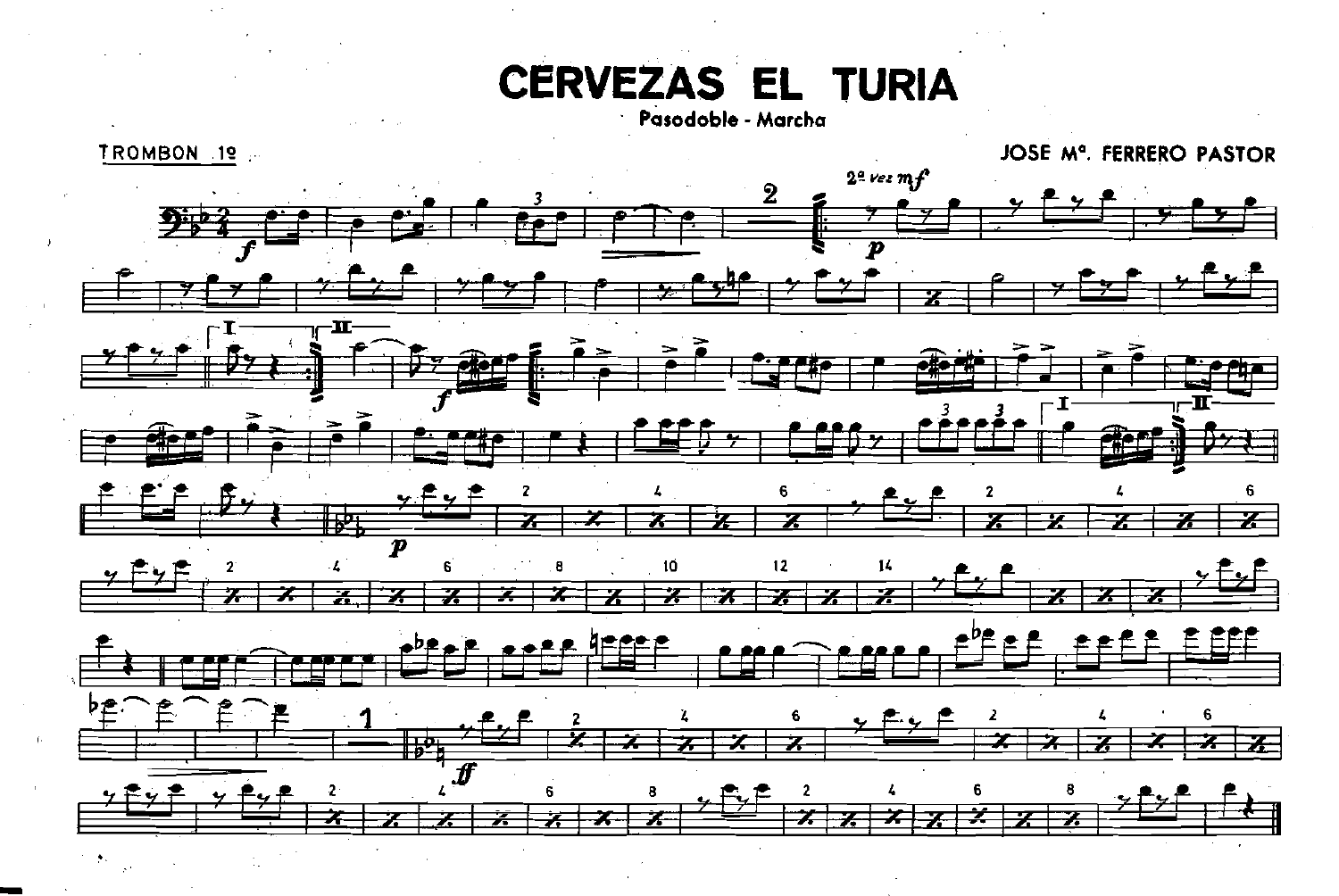**CERVEZAS EL TURIA** 

**TROMBON 20 Pasodoble** - **Marcha** 

JOSE M<sup>e</sup>. FERRERO PASTOR

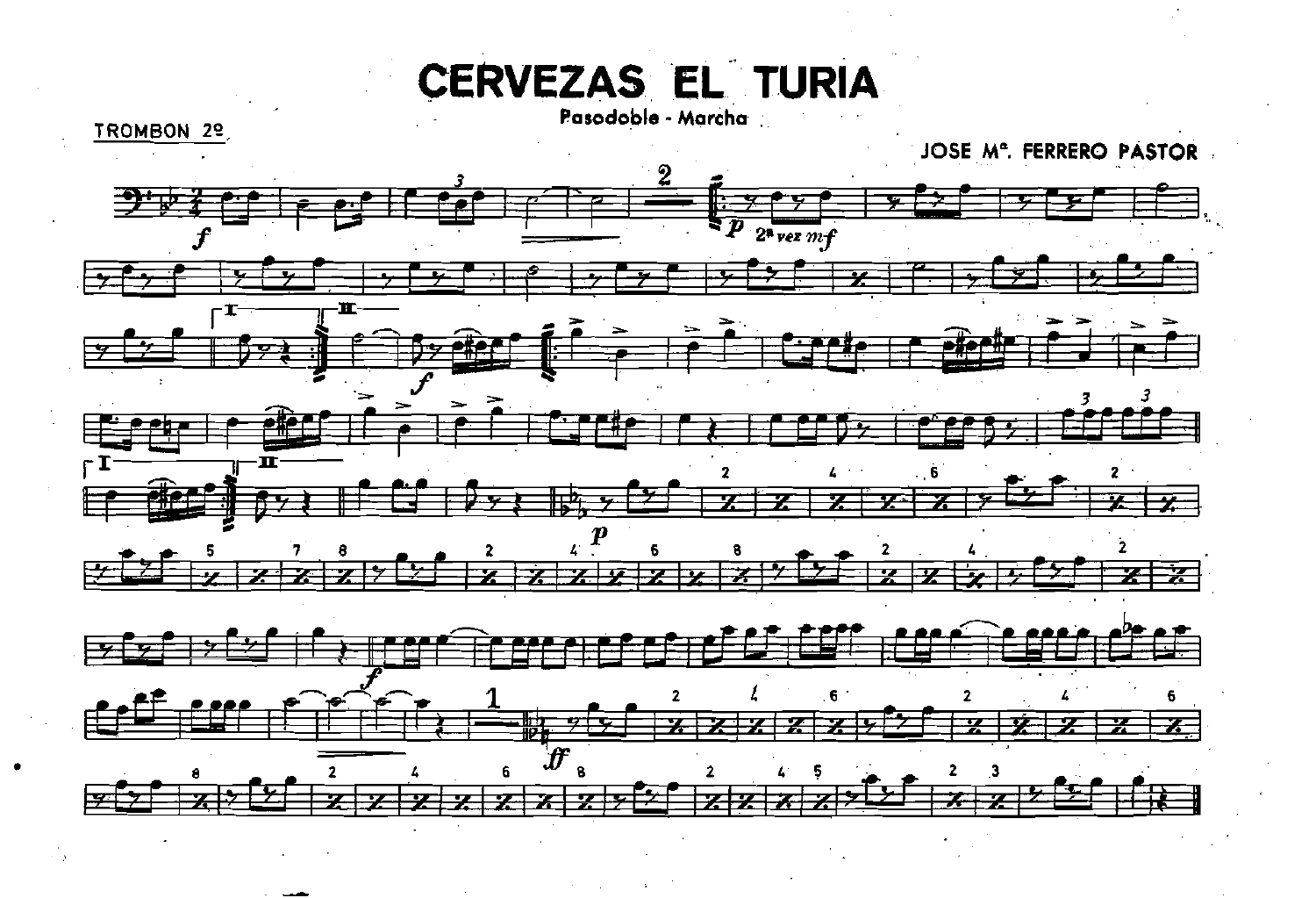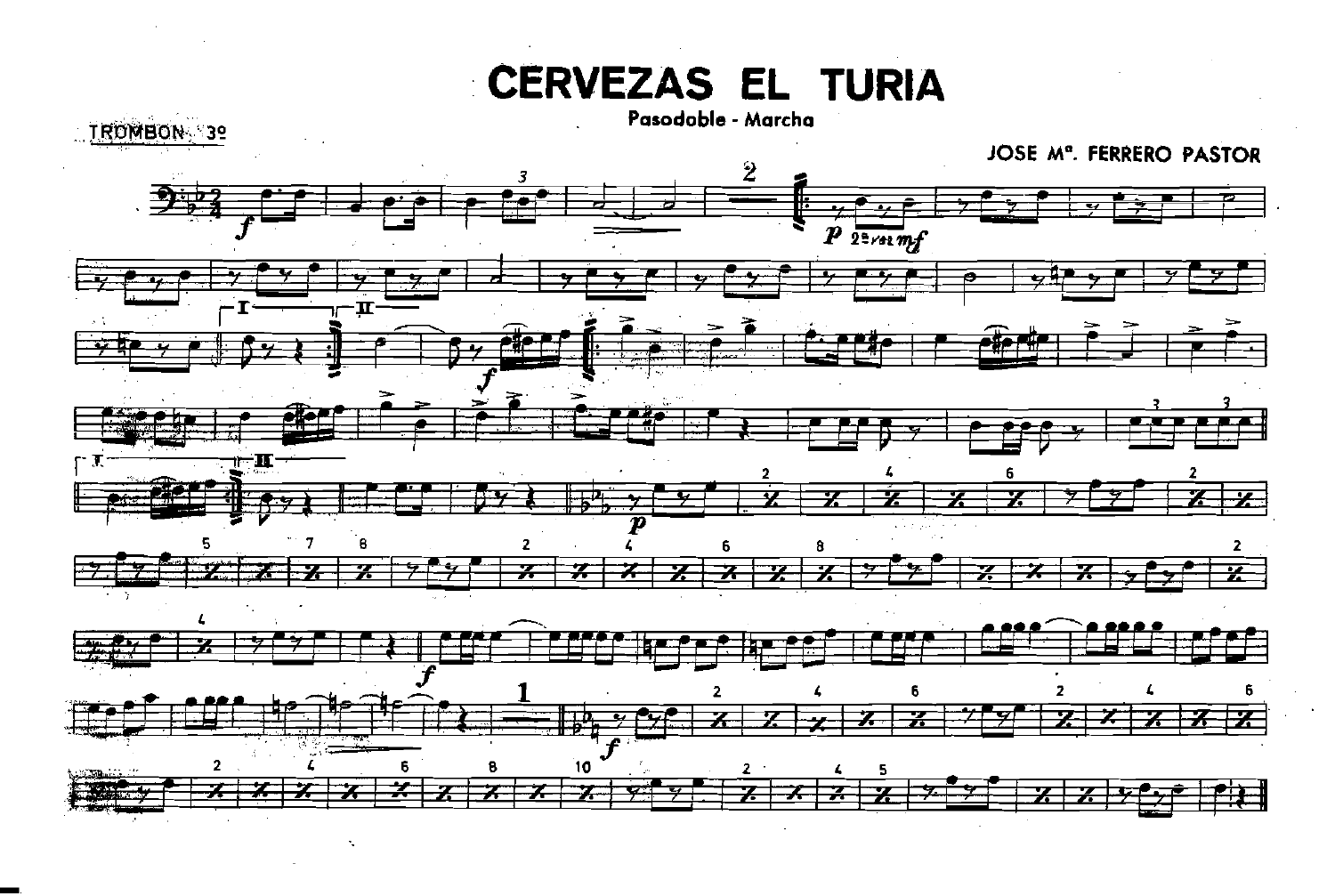Pasodoble - Marcha

BOMBARDINO 19 Do

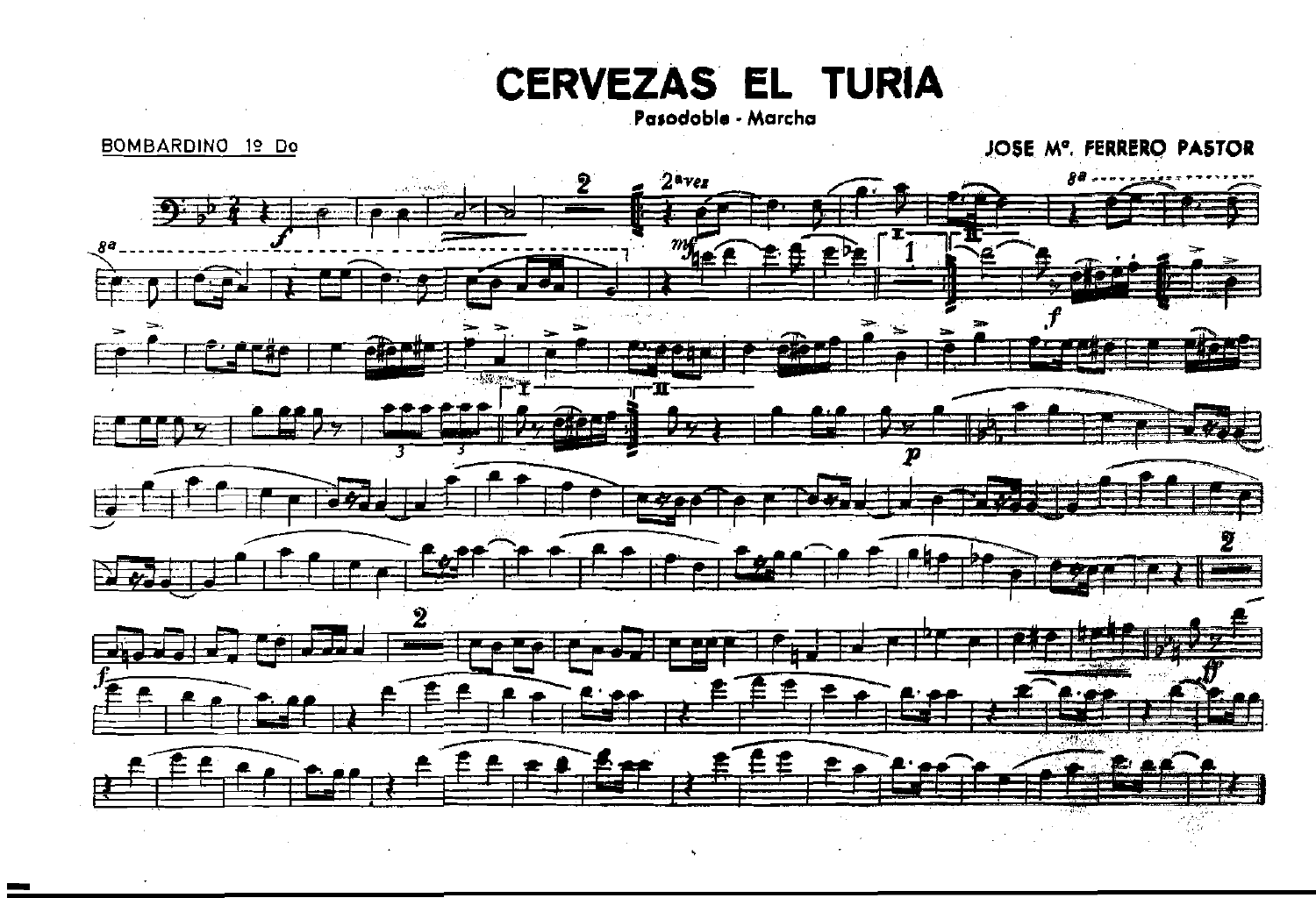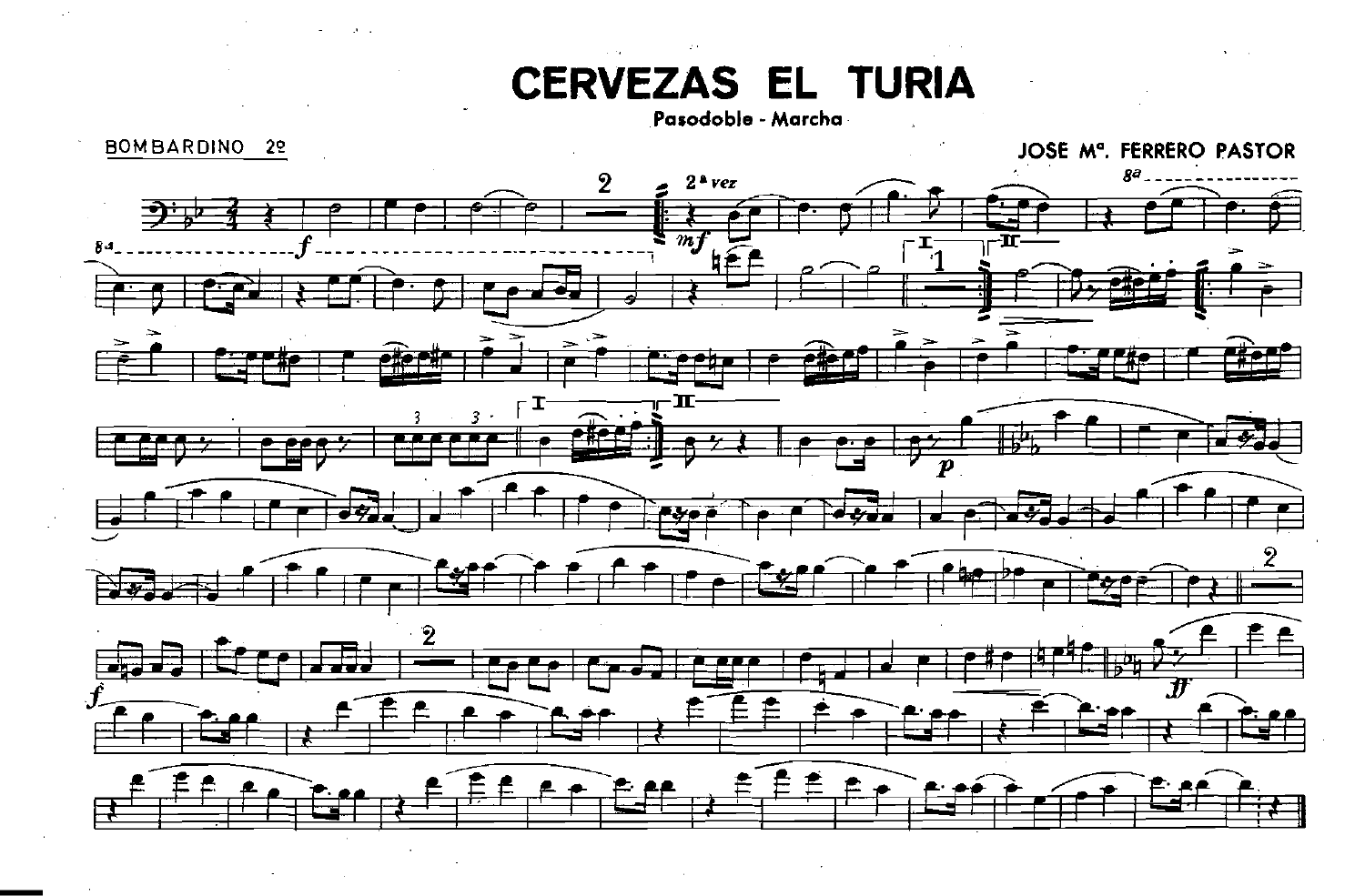Pasodoble - Marcha

BAJO Do

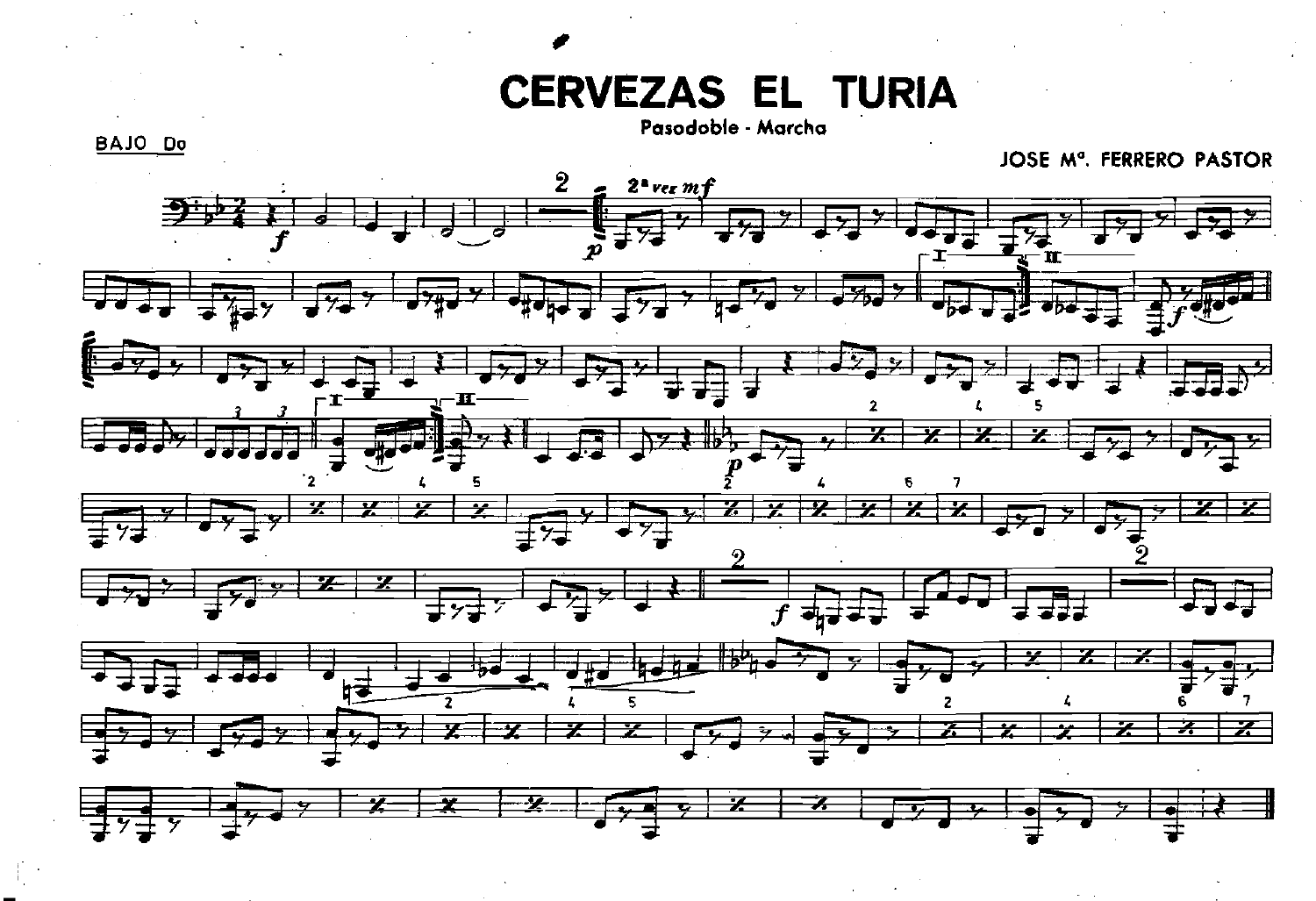Pasodoble - Marcha

 $C A J A$